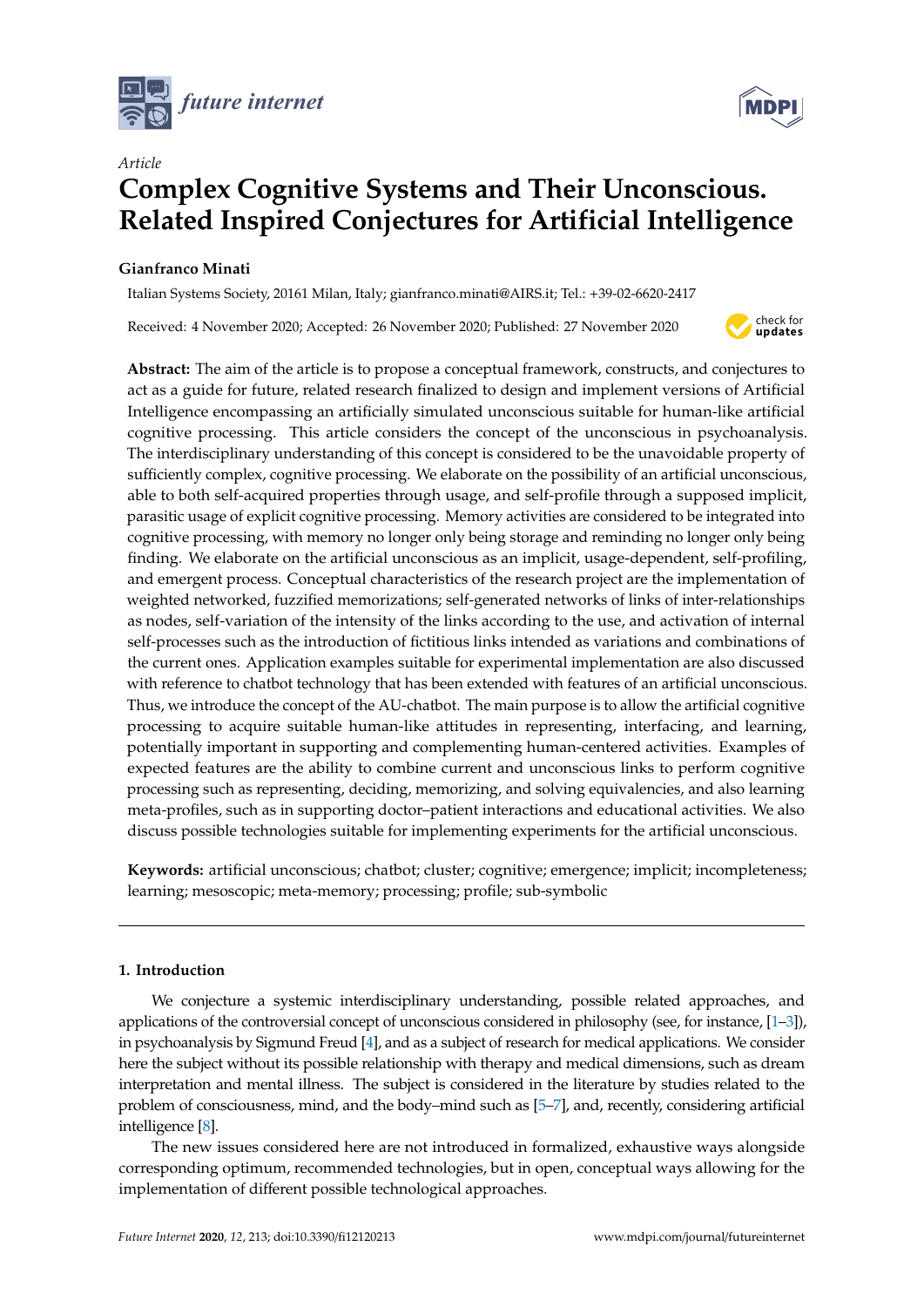In the literature, complexity is intended to occur when there is an occurrence of processes of self-organization and emergence [\[9\]](#page-19-6). Self-organization is given by the sequence of new properties acquired in a phased transition-like manner, having regularities and repetitiveness, and synchronizations, e.g., whirlpools. Emergence is given by the acquisition of sequences of new properties (in this case self-organized) in not regular, not repetitive, but *coherent*, ways, having multiple different synchronizations and correlations, e.g., flocks and swarms [\[10\]](#page-19-7).

Throughout the article, we consider features within the field of systems science to model complex phenomena and apply them in order to outline approaches that take into account the complexity of the artificial unconscious, which is considered here a source of complexity for artificial cognitive processing. The features considered are:

- Logical openness. Considered as the undefined, variable, and inexhaustible number of degrees of freedom of complex systems, such as collective behaviors that are continuously acquired and changing [\[11,](#page-19-8)[12\]](#page-19-9). Examples of approaches to logical openness introduced in the literature include ensemble learning [\[13\]](#page-19-10) and evolutionary game theory [\[14\]](#page-19-11).
- Multiple systems. Established by multiple roles of their constituting interacting components, interchangeability among components, e.g., in ergodic behavior. Components populations interact in such a way if *x*% of the population is in a particular state at any moment in time, then each (actually in real cases, it's a matter of high percentages establishing the level of ergodicity) component of the population is assumed to spend *x*% of time in that state. In ergodic behaviors, components take on the same roles at different times and different roles simultaneously; however, with the *same* percentages. This behavior relates to the interchangeability of components playing the same role at different times. Percentages may be considered as equal at a suitable threshold or at least when having high similarity. These are physics concepts used, for instance, in theoretical geomorphology, economics, and population dynamics ([\[10\]](#page-19-7), pp. 291–320). Multiple roles are established by equivalences and various interactions ([\[15\]](#page-19-12), pp. 42–45; pp. 166–170). Multiple roles are also considered established by equivalences, and multiple interactions ([\[15\]](#page-19-12), pp. 42–45; pp. 166–170). The logical openness of complex systems implies the usage of multiple systems models.
- Incompleteness. Completeness assumes that a process can be fully represented by a finite sequence of steps, that is, a procedure or system has a finite number of degrees of freedom and is therefore *fully* described by a finite number of variables, and a finite number of constraints. Incompleteness is a property of processes that cannot be reduced to a finite sequence of steps and therefore have a non-finite number of degrees of freedom, or constraints. We can assume that endless completeness corresponds to incompleteness. Logical openness implies that formal completeness is replaced by levels of coherence with the occurrence of incompleteness and quasi-ness, for instance, when a system is not always a system, not always the same system, and dynamically only partially a system [\[16,](#page-19-13)[17\]](#page-19-14).
- Mesoscopic level of representations. Processes and states related to the previous cases are intended to be quasi-represented, summarized by properties of mesoscopic variables, where microscopic representations are clustered per similarities ([\[15\]](#page-19-12), pp. 110–128), [\[18\]](#page-19-15).
- Profiles. Behavioral profiles consist firstly of properties of behavioral histories, measuring the level of compliance with the constraints and boundary conditions, for example, prevalent usage of the maximum and minimum allowed. Secondly, there are properties of mesoscopic variables, for instance, learned through machine learning, modeled through correlations and statistics. Finally, the approach considers *populations of profiles* and their infra-profile properties. It is then possible to use *meta-profiles* as profiles of profiles [\[19\]](#page-19-16).

The following are notations from the literature that form the basis of the conjectures and proposal for a research project aimed at filling the gap of an AI without unconscious.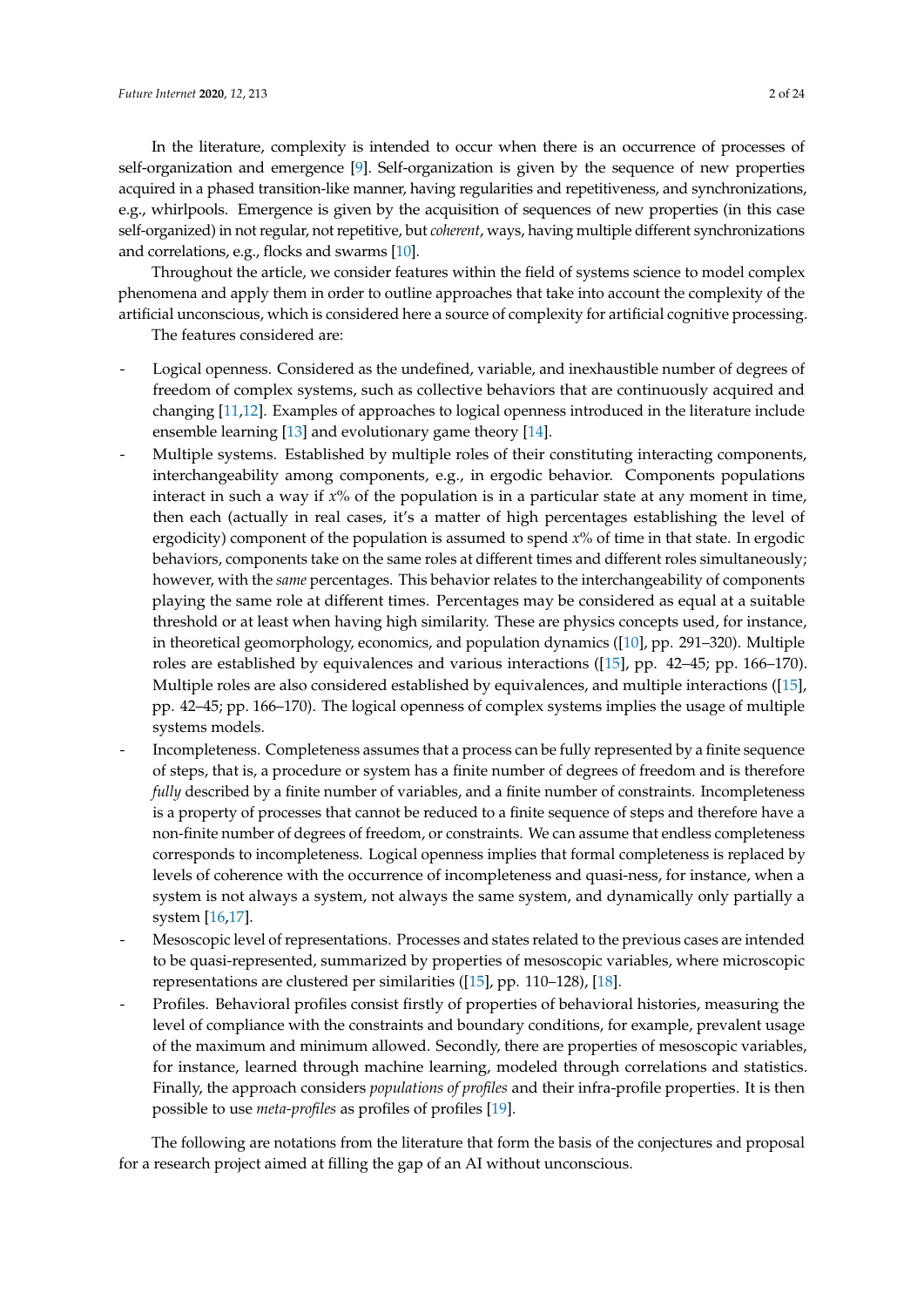In the 1980s, the problem of the unconscious was partially considered by Minsky [\[20\]](#page-19-17). He related the concept of the unconscious with memory when he wrote:

"Usually, we have no conscious sense of this happening, and we never use words like 'memory' or 'remembering' when the process works quickly and quietly; instead, we speak of 'seeing' or 'recognizing' or 'knowing'. This is because such processes leave too few traces for the rest of the mind to contemplate; accordingly, such processes are unconscious, because consciousness requires short-term memory. It is only when a recognition involves substantial time and effort that we speak of 'remembering'." ([\[20\]](#page-19-17), p.154).

He wrote "It is widely understood that emotional behavior depends on unconscious machinery, but we do not so often recognize that ordinary 'intellectual' thinking also depends on mechanisms that are equally hidden from introspection." ([\[20\]](#page-19-17), p. 178). He also wrote "ln this book we take 'conscious' to mean aspects of our mental activity of which we are aware. But since there are very few such processes, we must consider virtually everything done by the mind to be unconscious." ([\[20\]](#page-19-17), p. 331).

Furthermore, at the same time Moravec [\[21\]](#page-19-18) introduced the so-called *paradox of Moravec*: " . . . it has become clear that it is comparatively easy to make computers exhibit adult level performance on intelligence tests or playing checkers, and difficult or impossible to give them the skills of a one-year-old when it comes to perception and mobility" ([\[21\]](#page-19-18), p. 15). It is much easier to teach a machine to play chess than to make it to use the unconscious for decision-making mechanisms.

We stress how a significant consequence is that we cannot ignore the artificial unconscious of the increasingly complex artificial cognitive processing, especially when AI systems are charged with learning, deciding on and making scenarios of crucial issues. Can artificial unconscious be, for instance, separated, processed, memorized, and replicated?

Furthermore, we stress that this is a conceptual work; it does not cover experiences with the eventual implementation of the concepts introduced, and it does not describe experimental results. Possible laboratory implementation is related to expected further research.

The purpose of this article is to propose a conceptual framework, constructs, and conjectures to act as a guide for future, related research finalized to design and implement versions of Artificial Intelligence encompassing an artificially simulated unconscious based on the understanding of concepts related to the psychoanalytic unconscious suitable for generalization to sufficiently complex, generic cognitive—particularly artificial—processing [\[22](#page-19-19)[,23\]](#page-19-20). The article puts forward various hypotheses and conjectures to be considered in possible research projects allowing implemented versions of Artificial Intelligence (AI) encompassing an artificial, simulated unconscious suitable for human-like artificial cognitive processing. The idea is that an AI without an artificial unconscious is reductive, as the latter is a source of complexity.

The artificial unconscious and related conjectures introduced are proposed to be implemented in Artificial Intelligence systems, for instance, chatbots and decision support systems. We consider self-acquiring properties of memory no longer reduced to only storage. As specified later in Section [5.1,](#page-13-0) the research application project is supposed to be characterized by the implementation of:

- weighted networked fuzzified memorizations;
- self-generated networks of links in turn among inter-relationships among memorizations (networks of links as nodes in turn consisting of links);
- approaches to vary the intensity of the links according to the use, the inputs to be considered and their intra-properties;
- approaches to activate self-processes such as the introduction of *fictitious links*intended as variations and combinations of the current ones and by reducing threshold levels and the intensities possessed by links and their levels of fuzzification, at various levels of coherence.

Requests to provide, in other words, make available, memorizations, are not just requests to select and pick up labeled items of a store or a warehouse. Furthermore, processes of remembering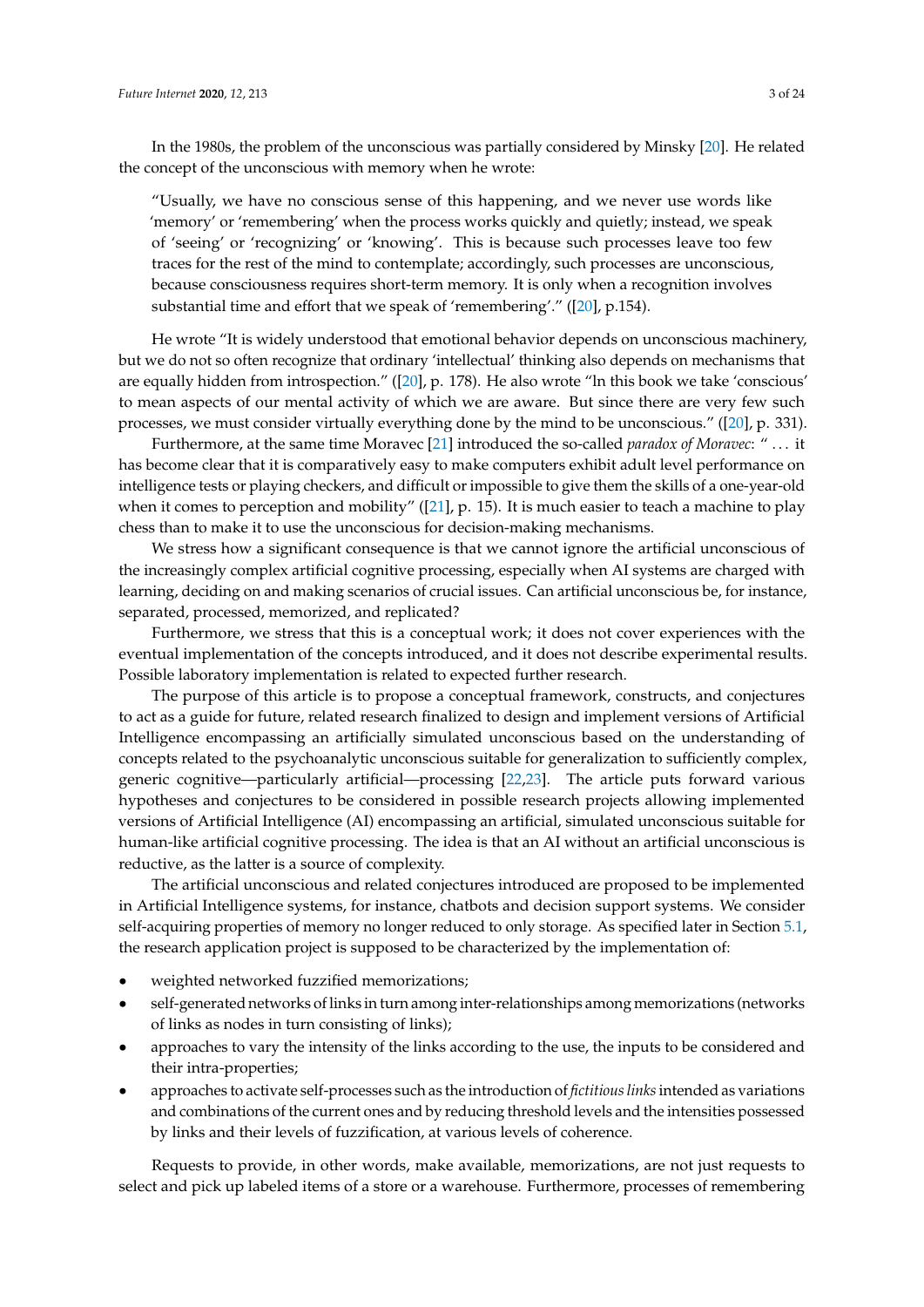consist of using current interrelated memorizations and subnetworks, networks of inter-relationships among memorizations, at thresholds that trigger the involvement of previous effects of removed, usually ignored, partially ignored, and fictitious memorizations. The system is expected to answer questions in multiple ways, allowing the user to consider scenarios. The system should be experimentally used by varying parameters, thresholds, weights, and intensities of links (see Table [1\)](#page-3-0).

In Section [2,](#page-3-1) we consider cognition and cognitive processing, the related artificial cognitive processing introducing the artificial unconscious; in Section [3,](#page-5-0) we introduce a possible interdisciplinary understanding of the unconscious, the concepts of meta-memory and of its self-processing; in Section [4,](#page-7-0) we consider the emergence of the artificial unconscious within cognitive systems with sufficient complexity, related conjectures such as self-acquiring properties for meta-memory, meta-memorization as artificial unconscious, dreamed memory, and application examples to chatbots; in Section [5,](#page-13-1) we mention possible technologies to implement an artificial unconscious on AI systems; In Section [6,](#page-17-0) we mention some possible further research.

<span id="page-3-0"></span>**Table 1.** A schematic list of advantages and disadvantages of using artificial intelligence (AI) systems equipped with artificial unconscious.

| AI Systems Used with Their Artificial Unconscious Generated by Usage have Intrinsic Learning and Conservative Attitudes                                                                                               |
|-----------------------------------------------------------------------------------------------------------------------------------------------------------------------------------------------------------------------|
| Advantages/Disadvantages                                                                                                                                                                                              |
| Answers and proposals are expected to implicitly replicate previous assumptions and approaches                                                                                                                        |
| Apply and reproduce implicit styles                                                                                                                                                                                   |
| Breaking equivalences in decisions, however in similar ways                                                                                                                                                           |
| Experimental usage of the AI system by forcing same changes such as varying its current parameters,<br>network properties among memorizations and usage of fictitious links                                           |
| Advantages/Disadvantages                                                                                                                                                                                              |
| The networked answers to questions are supposed to provide multiple options presenting new scenarios                                                                                                                  |
| The networked answers to questions allow for refining of the question                                                                                                                                                 |
| Emergence of logically non-deducible options                                                                                                                                                                          |
| Unusual breaking of equivalences in decisions                                                                                                                                                                         |
| Experimental usage of the AI system by activating-deactivating their artificial unconscious                                                                                                                           |
| Advantages/Disadvantages                                                                                                                                                                                              |
| It is possible to proceed with activation-deactivation sequences to compare the on-going results                                                                                                                      |
| It is possible to experiment with interactions among different kinds of AI systems provided with different versions of<br>artificial unconscious to consider properties emergent from populations constituted by them |

## <span id="page-3-1"></span>**2. Cognition and Cognitive Processing**

We initiate by considering a pending question in the field of cognitive science ([\[10\]](#page-19-7) pp. 394–397): "to what degree can we consider cognition suitably equivalent to cognitive processing, and the latter symbolically and non-symbolically computable?" The conjecture considered below is that taking account of the artificial unconscious can validly extend previous approaches, for example, connectionism, and at least further approximate the equivalence between cognition and cognitive processing. However, we mention how this equivalence is also dealt with in the literature using quantum-approaches not considered here [\[24](#page-19-21)[–26\]](#page-19-22).

Cognition is intended, in a nutshell, as the general mental activity (performed by the brain and body) of acquiring knowledge and understanding, allowing their application to manage inputs, establish behaviors, and enable learning and repeatability [\[27–](#page-20-0)[33\]](#page-20-1). We mention so-called embodied cognition [\[34\]](#page-20-2), according to which the mental activity is deeply rooted in the body's interactions with the environment, so the body plays a central role in shaping, or making emergent, the mind. Classic cognitivism considers the mind as a processor of information, while connections with the environment have little or no theoretical importance. Conversely, the focus of embodied cognition is on the relationship of the physical body interacting with the surrounding world. The idea is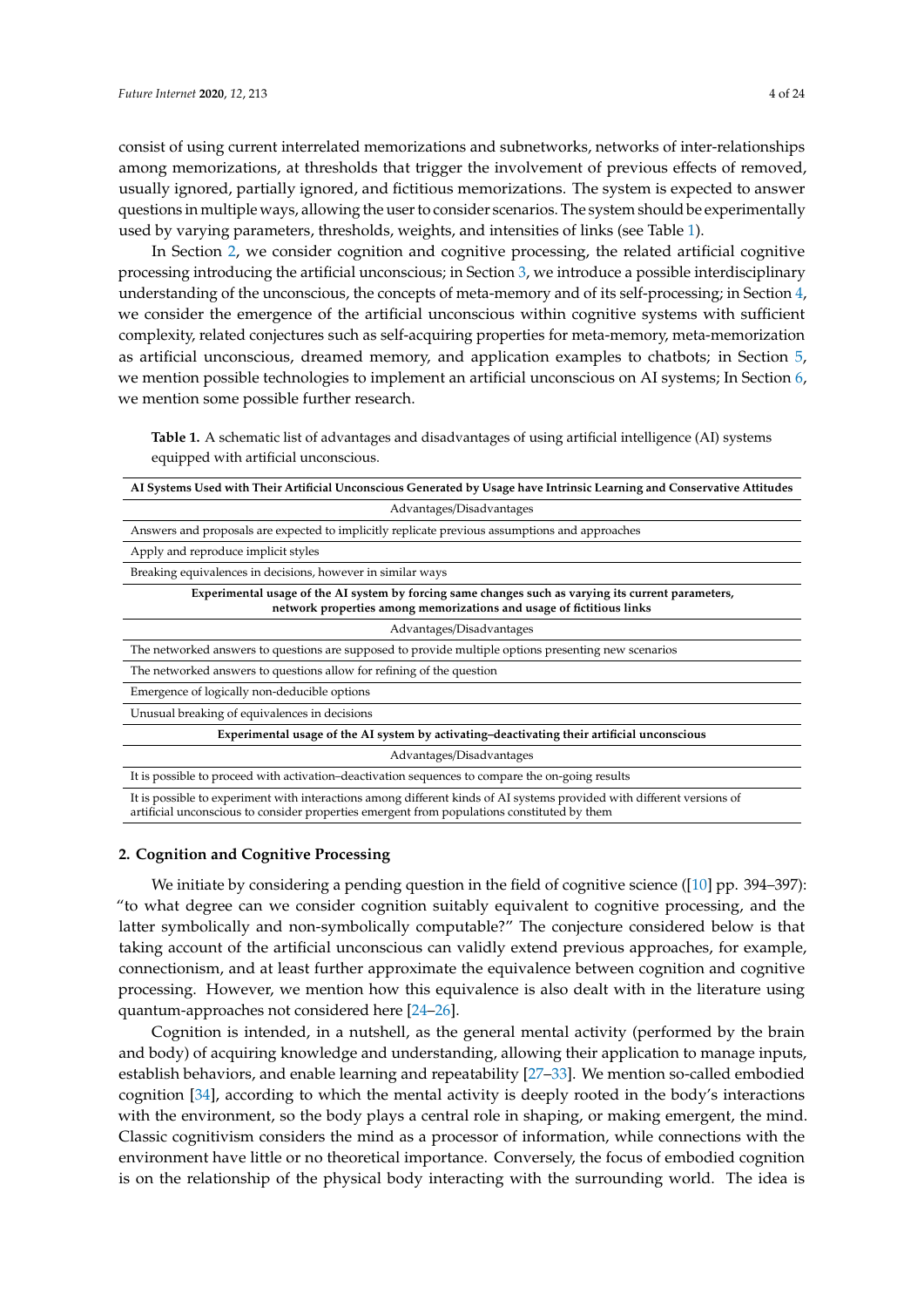that living systems provided with cognition evolved as living beings whose neural resources were mainly devoted to perceptual and motor processing, and these cognitive activities largely consisted of immediate interactions and responses to the environment. Therefore, human cognition, rather than being considered centralized, abstract and distinct in input and output modules, is intended to have deep roots in the sensorimotor process [\[35,](#page-20-3)[36\]](#page-20-4). Although this approach has several problems, it is considered in research approaches such as reactive robotics ([\[10\]](#page-19-7), pp. 400–402) and mirror neurons [\[37\]](#page-20-5).

In a broad sense, metacognition is self-cognition, or cognition of cognition. This opens the crucial subject of consciousness, the subject of countless studies and hypotheses. We consider the matter here in a very limited way as useful to deal with the idea of the unconscious, keeping in mind artificial applications. From this perspective, we can consider consciousness, the conscious, as a representation of cognition, such as the represented, remembered present. Processes of representation of the present may be considered to start from their simultaneous, contextual "coding" as memory [\[38,](#page-20-6)[39\]](#page-20-7).

Furthermore, artificial consciousness has long been considered in the literature at different levels. For instance, authors considered general issues such as moral machines [\[40\]](#page-20-8), machine consciousness for robotics [\[41](#page-20-9)[–46\]](#page-20-10), models for artificial consciousness [\[47](#page-20-11)[–50\]](#page-20-12), and related approaches [\[51,](#page-20-13)[52\]](#page-20-14). The artificial unconsciousness is not intended as the negation, the opposite, the lack of occurring of artificial consciousness, but rather as induced by the interdisciplinary understandings of psychoanalytical concepts; in particular with reference to memory, its internal self-processing, and related acquired properties.

Regarding the second question, it relates to the understanding of cognitive processing in general and to what degree cognitive processing can be intended as computable, simulated by artificial cognitive processing.

"A Cognitive System is intended as a complete system of interactions among activities, which cannot be separated from one another, such as those related to attention, perception, language, the affectionate–emotional sphere, memory and the inferential system." [\[53\]](#page-20-15).

We mention that a cognitive system is considered to be architecture (biological, emergent, artificial) of a network, correlated, e.g., due to covariance, measuring a certain dependency between subsystems and processes, interactions such as those related to actuators, the affective and emotional sphere, attention, inferential systems and logical activity, knowledge representation, language, memory, perception, and the unconscious, as we consider here.

Cognitive processing is intended as the activity of the cognitive system related to mixed external and internal inputs and finalized to, for instance, acquire behavior, anticipate, compare, process language, engage in logical activity and have perceptions, and to dream, imagine, judge, reflect, represent, and remember. Furthermore, an example of property acquired through the self-activity of the cognitive system is the decision-making ability, allowing conditioned correlations and hierarchizing or weighting memorizations.

Such internal activity of the cognitive system, the cognitive processing, may be intended as at least sufficiently approximated by an artificial cognitive processing of the information generated by, and related to, internal and external activities. As such they may be performed and simulated by a suitable computer system running simulation software. Such information should be intended as quantification due to possible measures, but also, for instance, by indexing and properties allowed by suitable representations such as phenomenological considerations, similarities and analogies, levels of generic correlations, and topological features.

However, such an approach is suitable and typical for the study and simulation of single processes, e.g., memory and visual perception, in laboratory experiments. However, this is at the price of reductively ignoring other aspects, however crucial, such as those related to the cognitive architecture, the emotional–affectionate and motivational aspects, difficult to quantify, and computationally intractable [\[54–](#page-20-16)[57\]](#page-21-0).

More realistically, such artificial cognitive processing should have almost networked aspects such as those allowed by neural network technologies in several versions considered below. However, artificial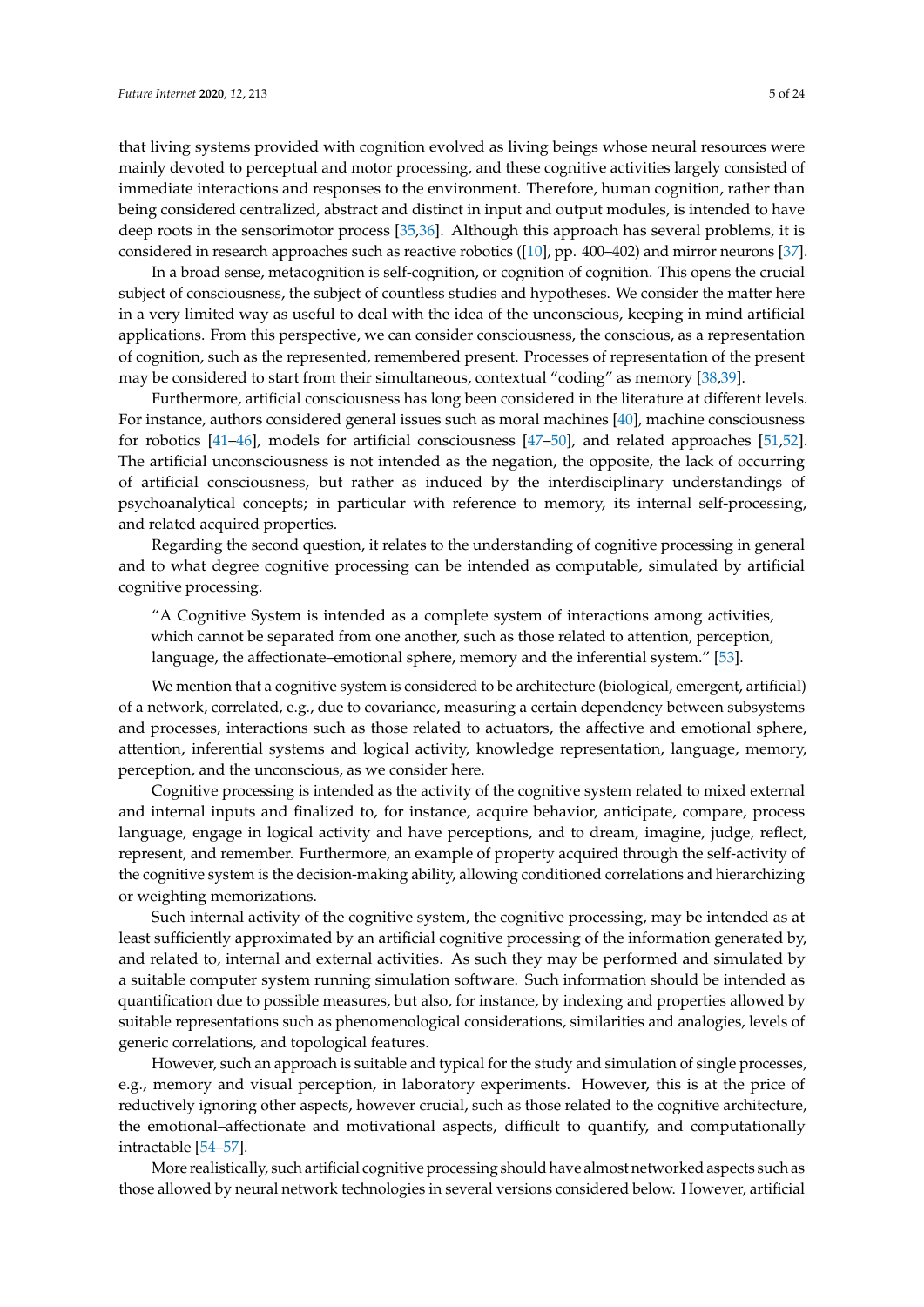cognitive processing suitable for having significant levels of equivalence with cognition should perform self-activities allowing acquisition of emergent properties, networking and correlating processes of several non-equivalent nodes that have different semantics. It is reminiscent of multiple models required for complex, collective behaviors (see [\[10\]](#page-19-7), pp. 64–75, and [\[15\]](#page-19-12), pp. 201–204). The cognitive architecture is intended as *logically open* and non-symbolically computable (see Section [5.2.6](#page-16-0) and [\[10\]](#page-19-7), pp. 111–112, [\[15\]](#page-19-12), pp. 48–51).

Conceptually, taking account of artificial unconsciousness should be intended suitable to almost significantly increase the correspondence between cognitive processing and artificial cognitive processing, so extended by considering intractable, unquantifiable, and non-measurable aspects of the unconscious. The perspective, then, is to make the cognitive processing quasi-computable. In this conceptual framework, the subject of this article, the crucial question "is cognition equivalent to computation?" has a possible, limited positive answer complementing the fact that "a cognitive system may be assumed as a system of cognitive models interacting within a cognitive architecture" where "cognitive models" [\[58–](#page-21-1)[60\]](#page-21-2) refers to specific cognitive processes (single, such as anticipating and learning, or multiple, such as visually searching and making decisions). As such, considering and adding properties of an artificial unconscious to artificial cognitive processing should allow for significant logical openness, and get closer to simulating human cognitive systems.

The source of the following concepts and approaches is neither the contrast between unconscious with conscious nor the simple reduction of unconscious-less to fully-conscious. Furthermore, as considered in Section [3,](#page-5-0) the usual artificial unconscious-less information technology should not be intended simply as the opposite of the proposed artificial unconscious. Here, being conscious is absolutely different from being unconscious-less. Simplistically it should be assumed that conventional artificial cognitive processing and AI systems lacking consciousness are already artificial unconscious.

In this article, the notion of unconscious corresponds to the cognitive functions and properties of memory and its self-processes, rather than to the processes in a computer system that the system is not conscious of, i.e., lacking artificial consciousness. The issue faced here is that the usual artificial unconscious-less information technology is much poorer in properties than technologies that provide cognitive processing using artificial unconscious.

The term "artificial unconscious" has myriad meanings and possible approaches. This results in many ambiguities and possible misunderstandings, such as unconscious-less being considered equivalent to fully-conscious. To avoid such misleading situations, we could use "subliminal" rather than "unconscious". However, in the field of cognitive sciences, this is incorrect since most unconscious processes do not occur as subliminal stimuli [\[61\]](#page-21-3). Consequently, it was decided to keep the diction "artificial unconscious".

## <span id="page-5-0"></span>**3. Unconscious: Possible Interdisciplinary Understanding**

As mentioned in the Introduction, we consider some interdisciplinary cognitive aspects and properties that are networkable, correlated as a system, and have, singularly and collectively, characteristics that are conceptually compatible, partially equivalent, and attributable to the psychoanalytic unconscious.

Briefly, we may consider the unconscious as having properties of inactive memorized information that are sedimented by several types of non-usages. They are, however, still linked (with current active memory and between them) along significant periods of time, where low frequency, replication, redundancy, and confirmation of simple correspondence are crystallized as acquired degrees of freedom. The alleged inactivity of memorized information constituting the unconscious may relate to both rare recalls and rare usages in the performance of cognitive processing other than remembering. Otherwise, the memorized information constituting the unconscious may have non-rare self-processing and acquire properties such as varied emotional significance, thus it may become, or no longer be part of, clustered reminders. This will be discussed in detail in Section [4.3.2](#page-9-0) dealing with meta-memory constituting through its self-processing, the unconscious.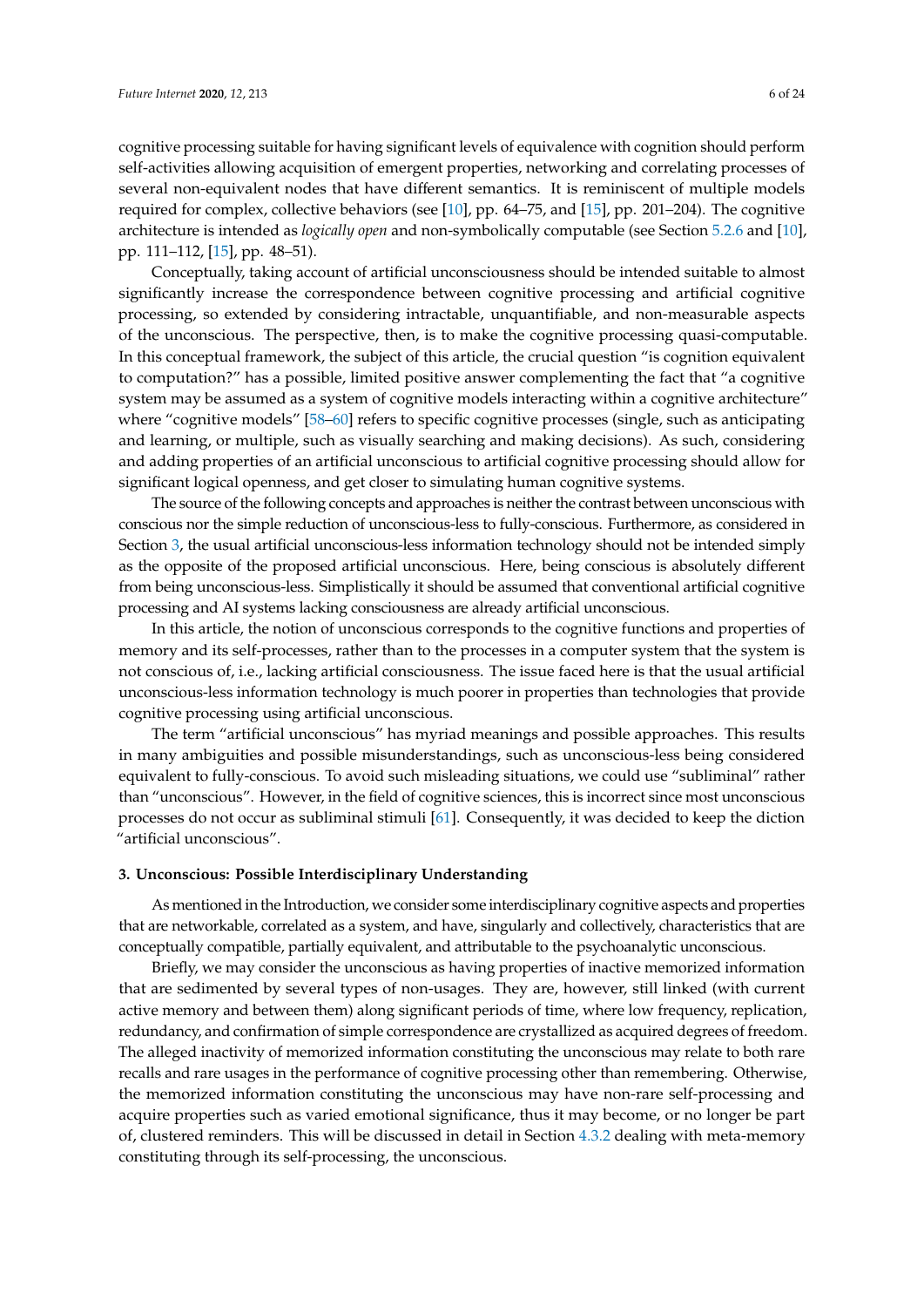Therefore, the unconscious considered here mostly constitutes properties of memorizations and their self-processing, leading to the acquisition of (infra and collective) properties. Such properties are supposed to influence the cognitive processing and the process of remembering which is certainly not reducible to finding a memory within a memory-deposit, but rather understood as reconstruction ([\[12\]](#page-19-9), p. 52, [\[62\]](#page-21-4)). Examples of properties include:

- The removed memorizations, which relates to the effects of removing information on other information. In other words, it refers to metadata on the linked causes, previous coherences, and relationships between the removed and the remaining information. The removal can be only partial, actually ineffective on diluted causes, effects, and links, where dilution consists of diffused partials. The removal introduces forced incompleteness, in turn forcing restructuring. The removal implies new, artificial balances and coherences.
- The ignored past, which relates to deliberately ignoring the past, as if it was not there; disabled, deactivated, suspended; to act in some ways despite the past; rationally intended as incompatible with the present. The past can be implicitly ignored by dealing instead with its distortions, approximations, and metaphorical representations. Of course, such process can be only partial, actually ineffective on diluted causes, effects, and links. It is often a survival approach and the enabling of a new start despite the past.

While the removed relates to networks of links, causes, and effects around a node (implicitly removed), the ignored relates to nodes and their links, causes, and effects (implicitly ignored). It is a matter of weighted networks and fuzzy nodes suitable for representing different levels of significance and intensity of nodes and links.

- The evaporated past, which is the unused, unnecessary past that no longer has a role in cognitive activities; it then becomes transformed, made adequate and suitable for new situations. The evaporated past then becomes unrecognizable and non-reverse-engineerable, since evaporation is widespread and completed over time.
- The residue, which relates to kinds of side effects or remainders, for any reason, of incomplete processes, for instance, those that are interrupted or suspended. We consider the difference between residue (pending alternative use options, including the definitive discard) and waste (the only option is to be waste).
- The implicit, which relates to meta-representation (through logical inferences applied to the represented), interpretation, paradoxical reformulation, and the generation of the possible, allowing intuition.
- The unused, which relates to memorizations having, for a significant amount of time, no explicit role in decision-making activities, so links are rarely made and no new links are added.
- The invented past, which relates to an artificial past, is invented as suitable, convenient, completing and explicative of the present. There is a kind of constructivist restructuration of the past, i.e., how it is more appropriate for the subject to think of it.

In sum, the unconscious is intended acquired from the usages, self-processing of the memory and the past.

We mention how the previous characteristics of memorizations may be artificially implemented, for instance as fuzzy properties [\[63\]](#page-21-5) and as the level of networking intended as a number of directly or intermediated interconnecting links in networks [\[64](#page-21-6)[,65\]](#page-21-7).

We may say that such acquired *weak* memorizations and their combinations crystallize in a metaphorical inherited read-only memory (ROM)-like to be eventually substituted by new versions and releases.

Unconscious-free learning is reduced to recognizable, simple, replicable, successful or unsuccessful, stored stimulus-reaction-like behaviorist sequences subsequently complexified by contextual data.

It is assumed that an artificial cognitive system provided with an artificial unconscious will have the features listed above. Such artificial unconscious is considered a source of complexity inasmuch as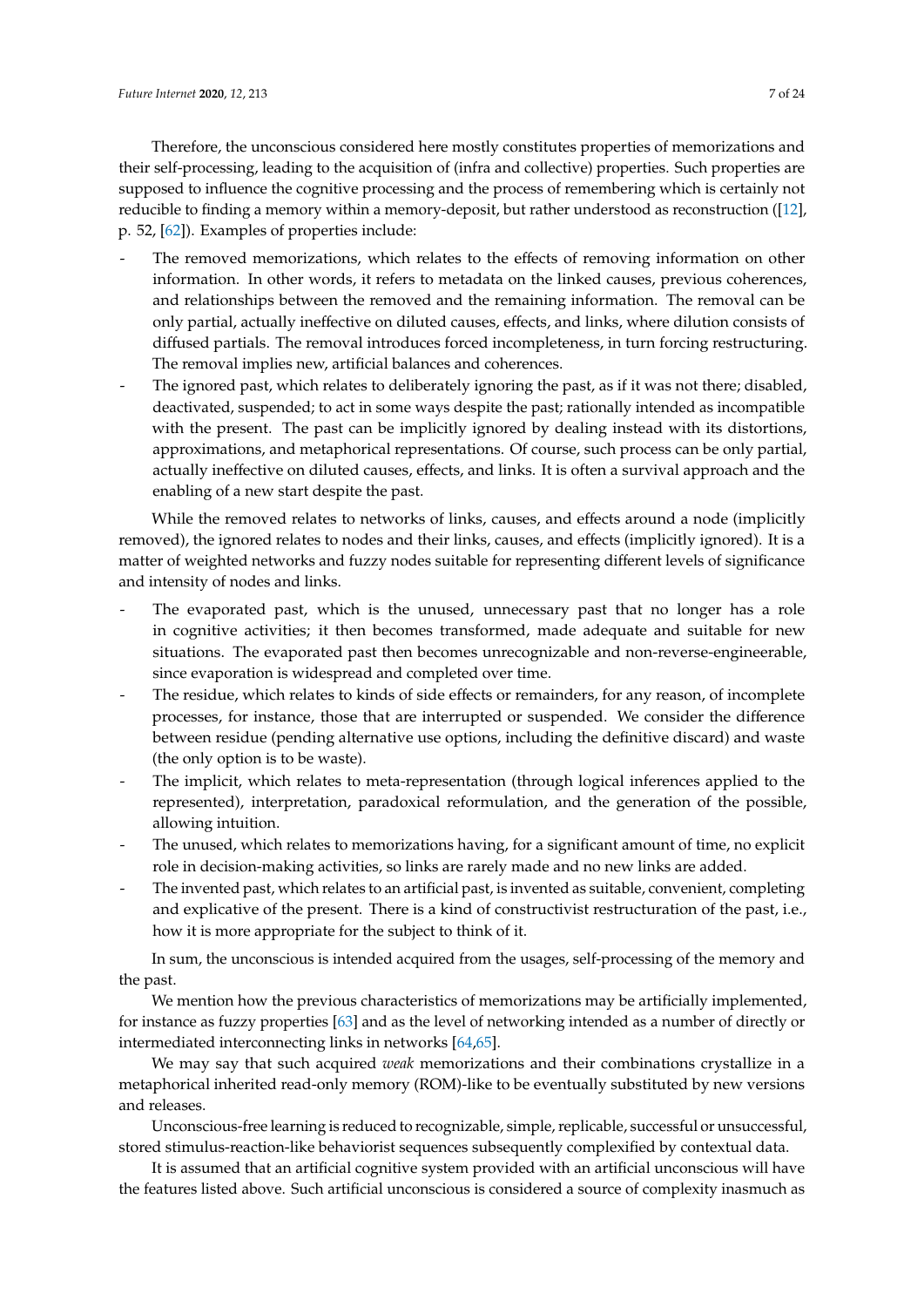it is a source of improbable configurations, non-equivalences, perturbations, randomness, roles for weak links and fuzziness, transformations, and unpredictability, despite having local, temporary levels of coherence. Such a process may be considered occurring also by (in our case *simulated*) dreaming (see Section [4.3.3\)](#page-10-0).

## <span id="page-7-0"></span>**4. The Unavoidable Unconscious**

The "unconscious" of the cognitive complexity is considered here as the sedimented non-linear processed effects of the past, as in "We always try to use old memories to recollect how we solved problems in the past. But nothing's ever twice the same, so recollections rarely match. Then we must force our memories to fit—so we can see those different things as similar. To do this, we can either modify memory or change how we represent the present scene." ([\[20\]](#page-19-17) p. 298]).

## *4.1. The Unconscious and the Cognitive System*

A cognitive system can be understood as a system of interactions between cognitive activities and the processing of such a system is intended as cognitive processing performed through a suitable cognitive architecture. However, some of the cognitive processing is *internal*, in that it elaborates itself; for instance, performing representation, restructuring, and meta-memorization. Cognitive processing establishes and does not ignore the usage of the unconscious [\[3](#page-19-1)[,66](#page-21-8)[,67\]](#page-21-9).

The term "sufficient level of complexity" relates to the level of complexity supposed to refer, even if controversially non-measurable, to the relevance, significance, and level of the predominance of multiple processes of self-organization and emergence occurring inside the memory and the meta-memory. The thesis we consider here, with AI usage in mind, is that any cognitive system with sufficient complexity is also provided with an unconscious. Significant levels of complexity occur when considering approaches such as the so-called non-symbolic computation, mesoscopic variables, network representations, and emergent computation (see Section [5.2.6](#page-16-0) for more discussion on non-symbolic computability).

Low complexity characterizes the AI endowing computers with logical reasoning and problem-solving abilities. The classic behavioristic stimulus-reaction is intended to have minimum complexity, since learning is reduced to replicative reinforcement roles with no or very limited further elaboration.

Furthermore, the complexity of the cognitive system (its logical openness, incompleteness, quasi-ness, and multiple coherences) cannot disregard the role of the unconscious as a source of complexity generated by self-processed memory and meta-memory. Cognitive processing is then performed by using and establishing the unconscious [\[3,](#page-19-1)[66,](#page-21-8)[67\]](#page-21-9). As an example, the role of the unconscious may be considered almost as invasive, non-negligible, perturbative, suitable to break critical equivalences and increasing the significance of otherwise irrelevant issues. We consider, in short, that a sufficiently complex cognitive system cannot avoid also processing itself and its self-acquiring properties.

Considering cognitive systems without their unconscious and therefore regardless of their internal restructuring and emergent self-processing, is a matter of reductionism and simplification. Furthermore, the distinction between cognitive systems and their (artificial, in this) unconscious (mind, when appropriate) is a simplification, introduced as convenient to make problems more easily tractable. Self-processing of the unconscious could be, rather, intended as a tentative model of the unconscious mind [\[7\]](#page-19-4), unavoidably integrated with cognitive processing.

#### *4.2. Thinking in the Same Way as Reminding, and Reminding in the Same Way as Thinking*

In living systems provided with sufficient complex cognition, particularly human beings, to remember can be interpreted as thinking of the past, and not a separate supplementary activity. More, *remembering as an activity of thinking*. Conceptually, *we may hypothesize that we reason as we remember, and we remember how we reason*. This is also related to the presence of different types of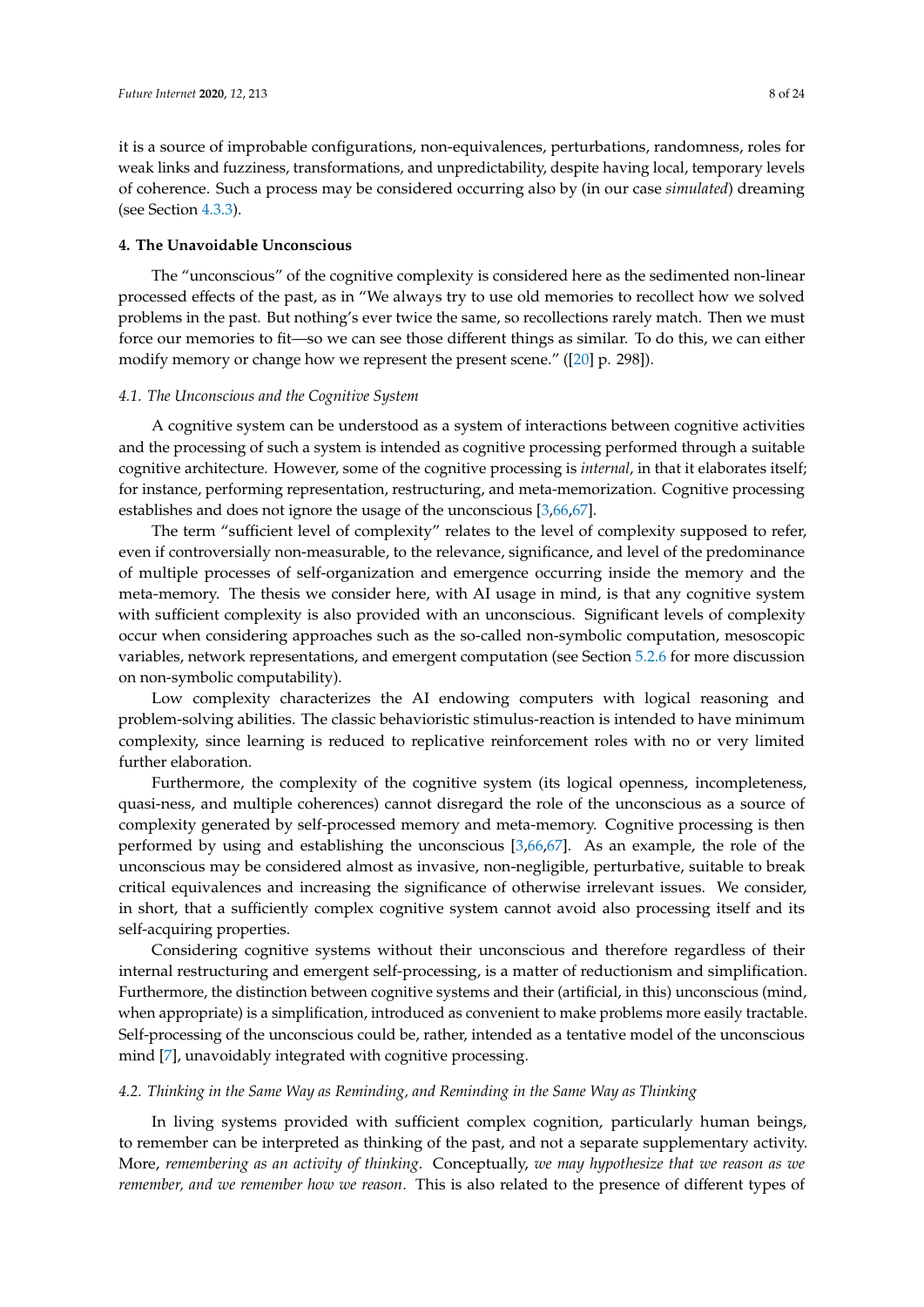memory, e.g., episodic, explicit, long-term, short-term, and working, located in different interconnected brain regions, e.g., amygdala, basal ganglia, cerebellum, hippocampus, neocortex, and prefrontal cortex. Complex reasoning and complex remembering are reciprocally allowed, where the complexity is intended, given by the occurrence of multi-layered interconnected processes of emergent networking, fuzziness, correlation and clustering.

Memorization is considered as information processed in the architecture of memory, acquiring further self-acquired properties [\[68\]](#page-21-10). The request to remember should be cognitively formulated and expressed. In simple cases, it is a matter of opening a closed box which we know contains the information we are looking for. This is the case of labeled variables. In other cases, it is a matter of *reconstructing* the memory, starting from partial, fuzzy, uncertain clues. Often the reconstruction process itself, and its possible cognitive adaptations, constitutes the remembered more than its results.

The request to remember is answerable with simple or complex answers, depending on the question. In the former case, the answer or the memorized may be intended to be constituted of data and nodes with little to no fuzziness and with or without weak *insignificant* links. In the latter case, the answer or the memorized is constituted of extracts from the networked memory and linked nodes, with significant fuzziness and correlations. The latter case can be reduced and coincide or combine with the former.

## *4.3. Conjectures for an Artificial Unconscious*

The focus here is on memory-related processing; in the current knowledge, cognitive processing can be thought as emergent cognitive memory-related processes.

In the usual artificial unconscious-less information technology, memorized information is intended as constant, regardless of its usage and the time. Thus, memory is intended as addressable, invariant storage. Forgetting, therefore, is equivalent to removing. We consider that forgetting may consist of different levels of negative answers to the request to remember.

The usual storage understanding of memory is suitable for ordinary, well-defined entity-based issues, whose representations are invariable; regardless of the usage and storage, it is supposed to have no properties other than retrievability. The approach considered here, on the other hand, is suitable for multi-level, clustered, networked, and macroscopic information such as contextualized representations of images, sounds, situations, represented emotions, languages, and tentative, incomplete reasoning.

The use of memorized information is not reducible to its availability to be found, as in a catalog, but to the possibility of answering requests for memories that are cognitively processed, taking account of self-acquired properties due to external–internal usages, where the two aspects are often mixed, implied, and not so precisely distinguishable. Examples are memories as networks effects from usages and self-profiling both revealing and using analytically hidden correlations possibly represented by weight changes in networks, fuzzification, tentative and emerging creation of links.

Requests to resume and reconstruct memories may have different forms, such as questions with different levels of precision that are answerable with specific nodes or networks (in case nodes and links are part of the answer), clustered, correlated memories. Requests are supposed to be cognitively processable and metaphorically understandable in order to be answerable. These memories and requests are always interfaced and not directly accessible, as they would be in storage-like memory.

Such a process of answering is essentially further processing of research of compatibility and similarity, for instance, via correlations and probability as plausibility and recurrence depending on usage. However, the process of answering, i.e., remembering and recalling, is a cognitive process in which the memorizing activities are integrated. It cannot ignore the remote history such as obsolete usages, sedimentation (the artificial unconscious expressed by self-profiles and networks), correlated nodes weighing less than a determined threshold, and clusters with reduced numbers of belongings, all with low-frequency fuzzifying usages, corresponding to their being removed, ignorable, evaporated, residue, minimally represented, implicit and invented past.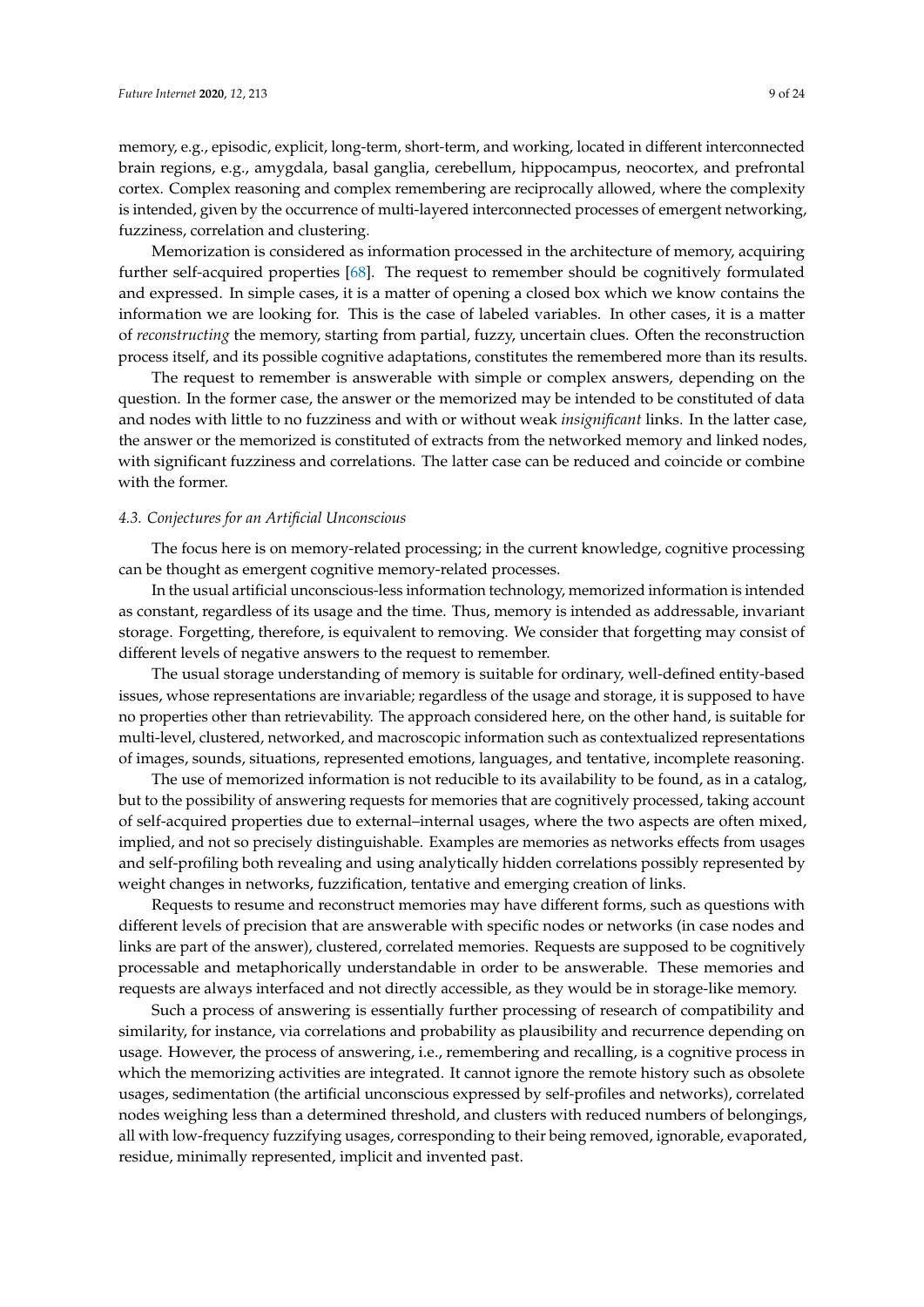The role of such nodes and links in networks [\[64](#page-21-6)[,69](#page-21-11)[,70\]](#page-21-12) and clusters [\[15,](#page-19-12)[18\]](#page-19-15) may be to constitute alternative decisive paths, solve, constitute equivalencies, and consider tentative configurations as creative issues. In weighted networking, it is a matter of considering low weights for rarely used or unused improbable links, nodes having significant and increasing topological distance between nodes, the nodes and network fuzziness as considered below. This corresponds conceptually to the crucial roles of the *weak forces* which take on decisive roles within the incompleteness [\[71\]](#page-21-13). The artificial unconscious, intended here as a self-acquired property of meta-memory (see Section [4.3.2\)](#page-9-0), is supposed to perform the role of weak forces in complex systems [\[71\]](#page-21-13).

Consequently, repeated requests are not in reality always completely the same, and as such, answers are not expected to be always the same, although they do have very similar semantic preponderant significance.

#### 4.3.1. Self-Acquiring Properties for Memory

Memory becomes part of the cognitive process, sharing aspects of incompleteness [\[72\]](#page-21-14). Remembering can be considered as intrinsically incomplete since, explicitly or implicitly, its contextual dependence ignores details and connections deemed non-crucial. It also has self-acquired properties such as attribution of links, a probability which reinforces and confirms in the absence of reliable alternatives. An example of memory possessing properties other than the usual storage and retrieval abilities is the associative memory and the related associative storage, retrieval, and processing methods [\[73\]](#page-21-15).

The process of self-acquiring properties for memory [\[74\]](#page-21-16) does not necessarily require active memorization processes such as cataloguing features and making associations in databases. Furthermore, such features may be performed by external retrieval processes. The self-acquired properties we are considering here are acquired in two ways:

- (a) as effects from using the memory, such as disuse, incomplete removal, partial disregarding, residue, making items unfindable, generating ambiguities, making updates, making non-replacement updates, making new inclusions, weakening networks, introducing side effects as nodes, and reducing correlations and interactions. Such properties relate to the memories, e.g., single and clustering, and their structure. However, the structure is not reductively intended as fixed and built-in, but rather as dynamically emergent from usage.
- (b) as self-processed memory going through processes of self-remembering [\[39\]](#page-20-7) as dreaming (introduced below), and through cognitive processing.

#### <span id="page-9-0"></span>4.3.2. Meta-Memory, Meta-Memorization as Artificial Unconscious

Meta-memory is a sub-area of meta-cognition [\[75\]](#page-21-17) within psychology. It relates to representations of memorizations and their self-acquired properties such as correlations and interrelations [\[76\]](#page-21-18).

The meta-memory that we consider is a network of nodes, clusters, and correlations all having levels of fuzziness and incompleteness, see Section [3.](#page-5-0) The meta-memorization we consider here occurs when memorization is a self-reflexive process, includes properties of its usage, the profiles of usages, and self-profiles, where profiling is intended as non-ideal, data-driven, mesoscopic modeling, together with their emergent, ongoing properties such as coherence and correlation.

The self-acquired properties of meta-memory's fuzziness differentiate the artificial unconscious from the self-acquired properties of *regular* memorized information, not of the type considered in Section [3.](#page-5-0) The self-acquired properties of meta-memory related to semantic memory are intended as networks and correlations extended with self-generated, hidden, little-used (partially forgotten) sub-, partial-networks. They are intended due to tentative, partial processes of self-organization or emergence establishing synchronizations or coherences among *fuzzy* (as in Section [3\)](#page-5-0) and non-fuzzy memorizations.

Meta-memory with its self-acquired properties can be intended as constituting the artificial unconscious tout-court then allowing possible, imaginary, and fuzzy representations suitable for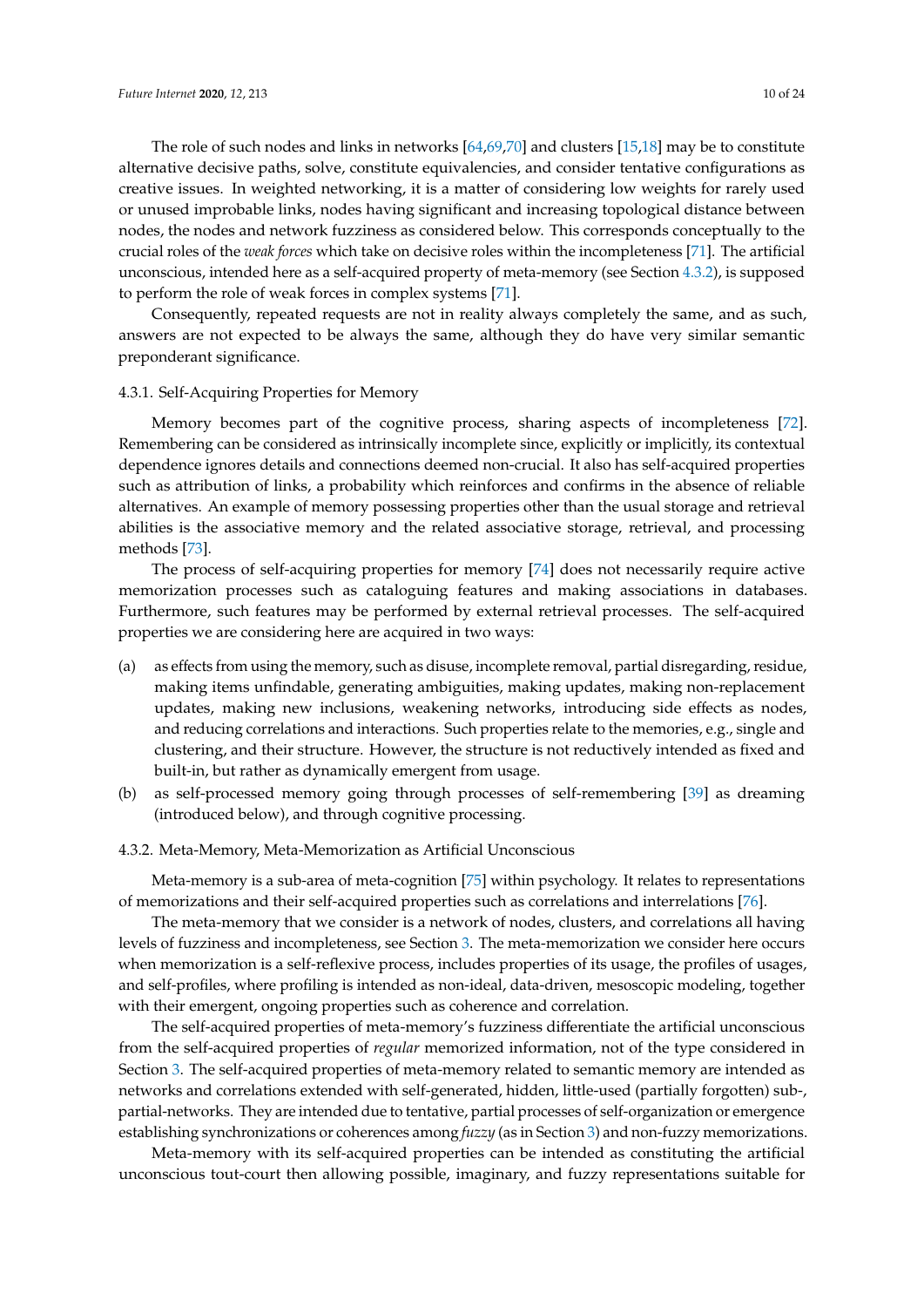the logical openness of cognitive processes. In short, we consider the artificial unconscious as self-processed meta-memory, with self-acquired properties. An example occurs when remembering weak or negative memories, i.e., nodes or links; using replicated weak implicative connections; avoiding disturbing representations; and combining current and unconscious links, *perturbs* the artificial cognitive processing, making any symbolic processing unsuitable.

#### <span id="page-10-0"></span>4.3.3. Dreamed Memory

The unlikely abstract separation between memory, the process of representation, the retrieval system, and the general processing is systemically very reductionist. Rather, the reductionist attitude begins from considering a retrieval system *per se*, an actual simplification of the system of retrieving capabilities together with capabilities of cognitive reconstruction, e.g., through highly probable correlations. However, probabilistic correlations deal with incompleteness and allow tentative, possible equivalent, findings suitable for processes of emergence within memory. The reconstruction process of memory is actually of a semantic nature, where it is not a reductive reconstruction, i.e., expressible through algorithms, but an emerging incomplete system of evocations, adaptations, and suitable distortions where the unconscious can be intended as a dreamed memory [\[77,](#page-21-19)[78\]](#page-21-20).

The processing of memories through dreaming can be understood as reducing threshold levels and usage of imaginary links and fuzzification, increasing degrees of freedom, and allowing multiple, superimposed, weak processes of emergence. In short, we tentatively intend dreaming as a self-processing of the meta-memory, such as meta-profiling, fuzzification of links and nodes, and reduction of threshold levels.

The semantic nature of the reconstruction process of memories allows for both semantic and usage of symbolic mistakes [\[79\]](#page-21-21), as well as fault-tolerant, repairing and as-if processes. Dreaming is then conjectured here as autonomous processing of the meta-memory [\[73](#page-21-15)[,74](#page-21-16)[,77](#page-21-19)[,78\]](#page-21-20). Simulation are considered in [\[80,](#page-21-22)[81\]](#page-21-23).

## 4.3.4. Artificial Unconscious as an Implicit Process

At this point we introduce how the artificial unconscious should be understood not only as memory with self-acquisition (meta-memory), networking, clustering, correlation, retrieving and reconstruction properties, as well as autonomously, implicitly (i.e., not on-demand) active and infiltrative as dreamed memory and profiles, but also as indirectly, cognitively, and unavoidably implicitly intrinsically part of the cognitive process. We can then consider that the artificial cognitive processing performed with the artificial unconscious is expected to acquire significant complexity, e.g., quasi-ness incompleteness and logical openness (it would be interesting to study if the reverse is also true).

The unconscious-provided cognitive processing is assumed to be implicitly performed as superimposed and "parasitic", e.g., through multiple meanings and reuses. As such, it is understood that establishing the artificial unconscious will unavoidably interfere with or contribute to, depending on the point of view, the explicit artificial cognitive process. Simple examples of "parasitic" artificial processing, when it is just a matter of priority, include applications active in the background, such as apps, that are devoted to security, geo-localization and parallel processing (discussed further in Section [5.2.2\)](#page-15-0).

Such implicit integrated cognitive usage is impossible in the face of completely ruled symbolic processing systems, that is, when the explicit cognitive process exhausts the entire artificial cognitive processing often provided with a simplified separated, non-autonomous memory. The artificial unconscious can then be understood as partially active, since it is parasitic to the explicit cognitive processes. The artificial unconscious is intended to combine with the explicit cognitive processes, as a low-intensive option to be arbitrarily considered as an alternative; and then dominant, when explicit, symbolic for an artificial system, processes are not totalizing and incomplete [\[16\]](#page-19-13).

*The artificial unconscious we are considering here is then an implicit (non-symbolic) system, a network of multiple possibly fuzzy, partially memory reconstructed, evoked, nodes and self-acquired properties.*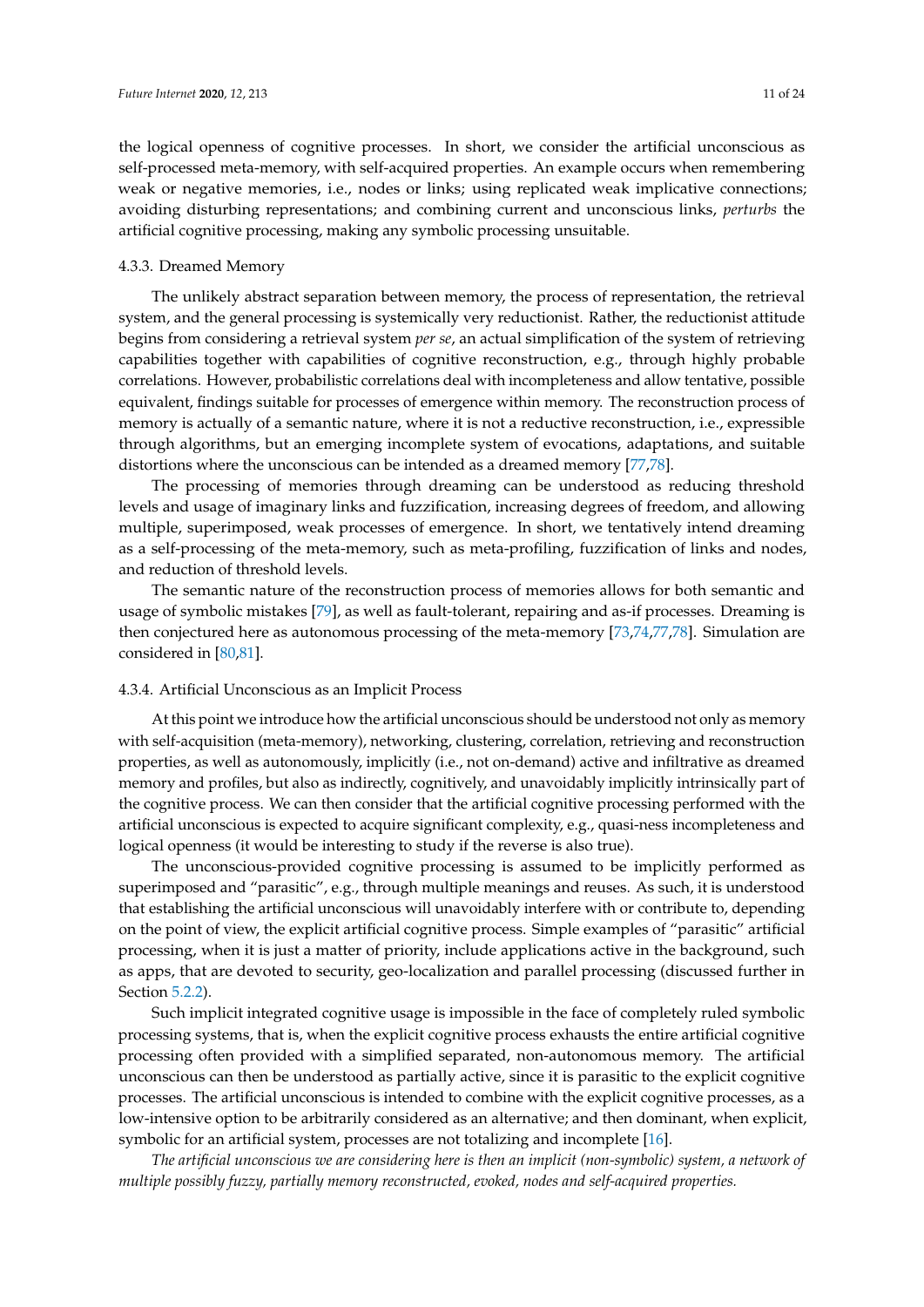Finally, we mention that the artificial unconscious requires the implementation of software programs provided with some level of logical openness, such as the fuzzy processing mentioned in Section [5.2.](#page-15-1) As a research issue, we may figure out a Turing-like test [\[82](#page-21-24)[–84\]](#page-22-0) to distinguish whether artificial cognitive processing is provided with an artificial unconscious or not.

## <span id="page-11-0"></span>4.3.5. Application Examples: AU Chatbots

We consider in the following the case of chatbots [\[85\]](#page-22-1). These are chatting robots with natural language processing capabilities [\[86\]](#page-22-2) and machine learning abilities [\[87\]](#page-22-3), such as in conversational AI [\[88\]](#page-22-4). The technology is largely used in e-communications and interactions with online services such as social networks, e-commerce, standardized user interactions, and games. However, this technology may be considered for more complex use in human interactions, such as in nursing, assisting the sick (especially in neurology) and the elderly, customer interfaces, and education.

In the approach we are considering here, chatbots are differentiated from each other not only because of their technical features. We differentiate chatbots of the same technology based on whether or not their cognitive processing is provided with an artificial unconscious.

The differences in robustness and reliability between chatbots can be characterized by:

- (1) Preponderant deterministic rule-based nature with limited learning capabilities and sensitivity to context and usage;
- (2) Preponderant localized machine learning abilities, such as specializing in dealing with the same types of users;
- (3) Preponderant general machine learning abilities; and
- (4) Machine learning abilities based on memory with self-acquired properties and artificial unconscious.

It is important to distinguish between cases when questions are standardized, such as for frequently asked questions (FAQ) and when dealing with different scenarios including previously profiled users, such as in e-commerce; dealing with well-defined contexts, such as requests for assistance by users of services, considering contextual specificities, e.g., deadlines, regulatory and functionality news; dealing with generic situations, such as requests for help in emergencies, behavioral indications, precautions to be taken; and advice and educational information for students of specific disciplines. The complexity of the fourth case is intended to increase robustness and availability in response to the complexity of the questions.

Acquiring complex reliability and robustness is indispensable in complex interactions, such as in supporting medical interactions, particularly when inductive reasoning should also be involved with the artificial unconscious, such as in educational and personal entertainment interactions. In these cases, one particular chatbot may be more suitable than another, depending on its training. As discussed above, it is a matter of allowing learning and interactions on emergent properties of self-acquired memory, such as under threshold correlations, weak networking, fuzziness, restricted clustering, not implicative but available, potential options. Sequences and families of such low-probability options constitute unique contextually equivalent or non-equivalent configurations.

We may name such artificial unconscious-provided chatbots "AU-chatbots". AU-chatbots are differentiated depending on usages and are contextually equivalent, where one is worth the other in terms of story, experience, and suitability. Individual features can be obviously replicated an arbitrary number of times and initiate different evolutionary stories. AU-chatbots are intended to perform in ways other than just reacting by promptly answering context-free questions, since the multiplicity of possible answers is larger than the multiplicity of the question. AU-chatbots are even supposed to be able to propose equivalent possibilities. The expected interesting features of AU-chatbots go beyond the usual learnable properties. It is a matter of self-acquisition ability to perform non-necessary, non-implicated tasks such as introducing new low-probable links, consider reduced coherence thresholds, setting up scenarios, and considering options.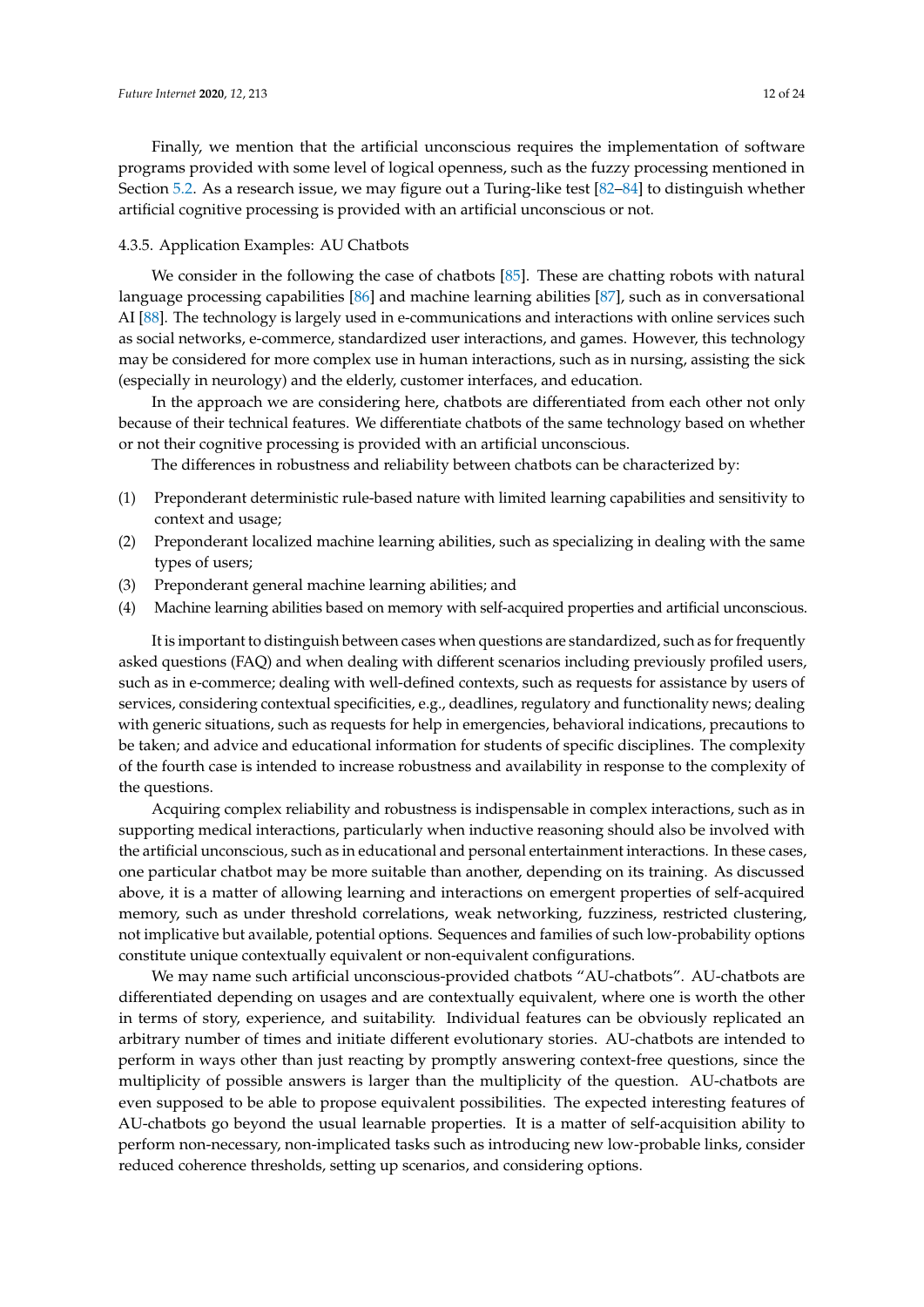Finally, we posit how the approaches considered above may be used for other kinds of AI applications such as self-driving vehicles. In medical interactions, typically with patients, AU-chatbots are in demand to *suggest* actions, obviously with lower priority than the doctor's individual prescriptions (which in this case the AU would learn). For instance, actions prescribed by the pharmacological producers such as dosages, assessing symptoms (intolerances), requesting information, cross-collecting medical information, and suggesting specialist exams and treatments to the patient's doctor. The AU-chatbots are expected to also use their experience and unconscious to act as trained assistants, separately interacting with the patient's doctor(s) and the patient by *proposing*, *reporting, and remembering* actions depending on:

- limitations such as allergies, surgeries, incompatibilities, duration of treatment (min, max, periodicity), temporary inadequacy (e.g., pregnancy or convalescence);
- coherence and stability of consultable medical tests;
- convalescence states;
- formulation of induced online questions;
- historical non-medical data about the patient;
- social health emergencies, such as lockdown situations;
- taking into account seasonal and infectious problems;
- the crossing and use of information and recommendations received;
- the detection and representation, e.g., network, of similarities to other cases;
- the realization of trends, e.g., performed correlation tools, from cases;
- unconsciously activated inductions and probabilities to be considered, for instance using data as possibly confirmatory, activating questions and suggesting actions such as clinical tests to the doctor.

In these cases, the AU-chatbot acts as a personal assistant to both the patient and the doctor. However, in dramatic emergency cases when there is no medical care available, the advice of an AU-chatbot can be very useful. Furthermore, such AU-chatbots may become personal assistants in education, specializing, for instance, according to age or discipline, e.g., mathematics, languages, music, or physics. They could support educational and creative activities for disabled students, such as writing, reading, drawing, and verbal communication.

We may figure out a future where personalized AU-chatbots are made available in specialized areas such as supporting health, education, tax, and economic activities, accessible by request of corresponding, uniquely (proprietary?) identified users. We also mention how forms of AU-chatbots may eventually supporting user activities in the Internet such as in browsing and related to security. These will be real profiles and profiles of profiles, which will then have both strategic uses, such as detecting collective social behaviors to be oriented, e.g., in epidemics, panics and food or drug shortages, and, unfortunately, possible commercially and sociologically manipulative uses, such as consensus and price manipulation.

Chatbots evolve by different experiences of machine learning depending on the processed inputs. AU-chatbots evolve also for their self-acquired, emergent artificial unconscious.

AU-chatbots may interact in populations of AU-chatbots as agents with levels of autonomy, such as in the case of agent populations establishing simulated collective behavior. Corresponding user human agents will be profiled and profiles of profiles will be available. We think that it will require very serious legislative regulations and embedded unavoidable self-abilities of AU-chatbots to be able to refuse illegal use of profiles, report them to the authorities, and possibly self-destruct. Furthermore, can an unconscious-free chatbot learn to behave like an unconscious-provided chatbot? In sum, is the unconscious learnable or replicable in another chatbot? We believe that considering the artificial unconscious is a fundamental step for AI and for semantic processing [\[89\]](#page-22-5).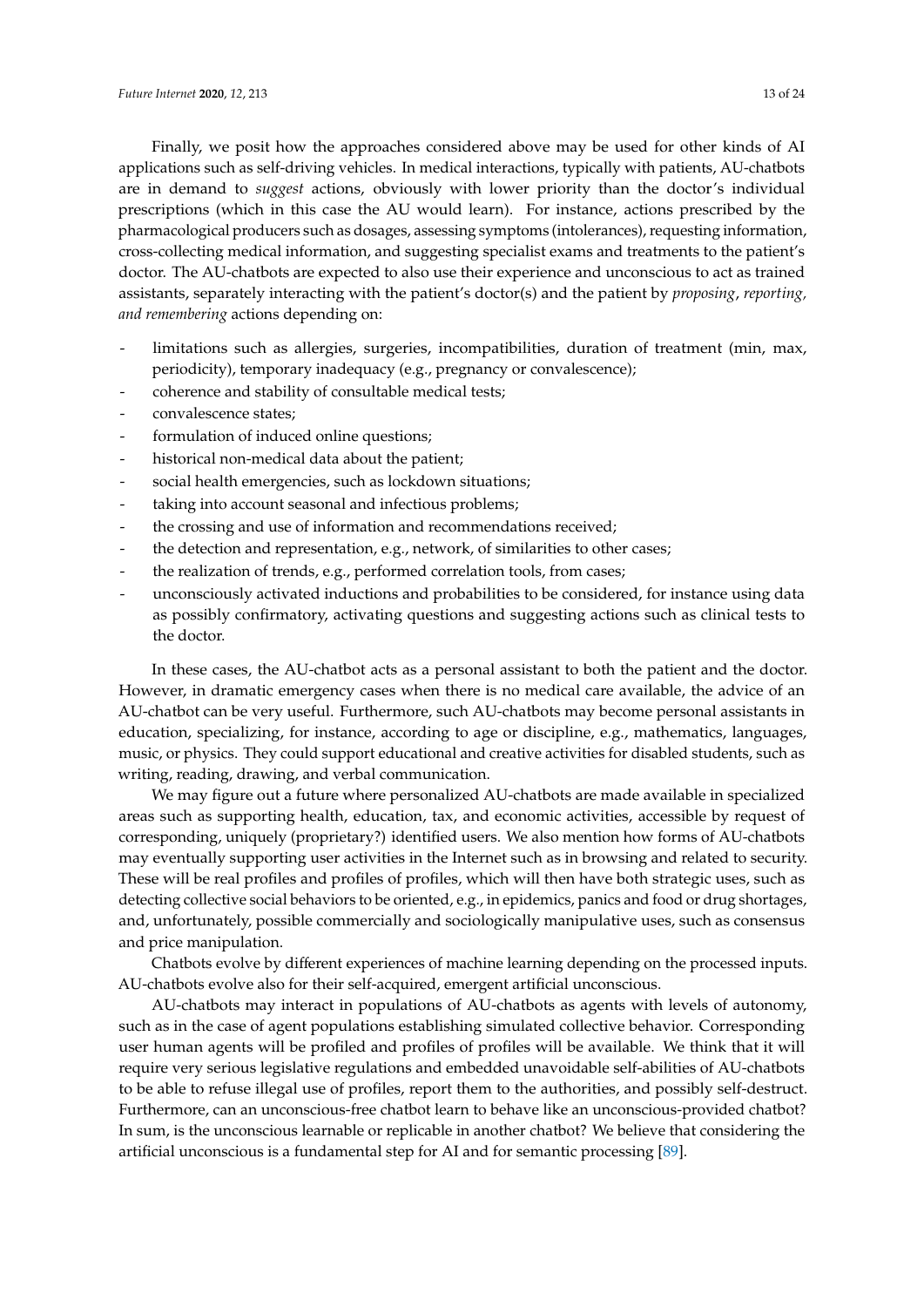Finally, at this point we ask ourselves if the artificial unconscious may play a role by considering an AU-chatbot, such as Turing's oracle, almost as a generator of non-algorithmic (non-computable) decisions with, however, a generic coherence [\[90\]](#page-22-6).

## <span id="page-13-1"></span>**5. Outlines and Possible Technologies for Artificial Unconscious-Based AI Systems**

In Section [5.1](#page-13-0) we conceptually outline the research project and in Section [5.2](#page-15-1) we consider examples of possible technologies for applications. The majority of the issues discussed in Section [5.1](#page-13-0) are rarely addressed by the extant literature and constitute novelties despite being implementable through available technologies.

We propose approaches to solve the following research gaps: the ability to artificially cognitively process implicit properties, such as those due to reduced levels of memorizations; their networks of inter-relationships among memorizations and networks of interrelated relationships; effects of memorizations removals, and fictitious links.

## <span id="page-13-0"></span>*5.1. Conceptual Outline of the Research Project*

We introduce a consequential conceptual proposal for a research, applicative project aimed at creating AI systems provided with and using an artificial unconscious, generated by use and involved in cognitive processing. The project is determined based on the available technology mentioned in the Section [5.2](#page-15-1) and can be described by the following conceptual modules and characteristics of possible applicative implementations, such as:

- 1. Active memorization having available options (chosen through algorithms of selection) to code, represent the input to be memorized and including contextual networked inter-relationships with other concomitant inputs. In a nutshell, each memorization is a network of nodes that have different intensities. Active memorization includes the networking of current memorized inputs with previous memorizations which have different levels of intensities, e.g., represented by levels of fuzziness, and have a number of common nodes (the number depends on the level of relatedness).
- 2. Active memory is presumed to perform several processes. For instance, generate networks of inter-relationships among memorizations (networks of links among nodes, in turn consisting of interrelationships between memorizations). The links of such networks may have different intensities, may be all generic or of different kinds, in case composed. Such networks of inter-relationships are updated on the occasion of any creation of inter-relationship among memorization.
- 3. The previous processes are supposed to occur at each processing step of any input. Otherwise, it can be assumed to proceed from pre-established initial conditions.
- 4. The first processing step may be supposed to take place with no links, no previous memorizations, and no network of inter-relationships. That is considering the hypothesis of the *tabula rasa*.
- 5. Another case of an internal self-generated process, i.e., occurring not necessarily in the face of an input, consists of the generation of *fictitious links*, inter-relationships among memorizations and links of the network of inter-relationships. Fictitious links may be intended generable in different ways, such as variations and combinations of the current ones possibly chosen for their levels of occurrence, for their levels of intensity, and also randomly. Furthermore, the generation of fictitious links may be intended as a process of dreaming when occurring by reducing threshold levels of the links' intensities and levels of fuzzification, for instance only partially coherent.
- 6. Active memory is also supposed to actively participate in the cognitive process to answer requests to provide, i.e., make available, memorizations. These requests are not just requests directed to labelled items of a warehouse-like store. Specifically, the active memory processes these requests in such a way that they may have non-univocal answers, but, for instance, subnetworks of ranked possibilities, allowing for the reconstruction of answers or of their emergence from the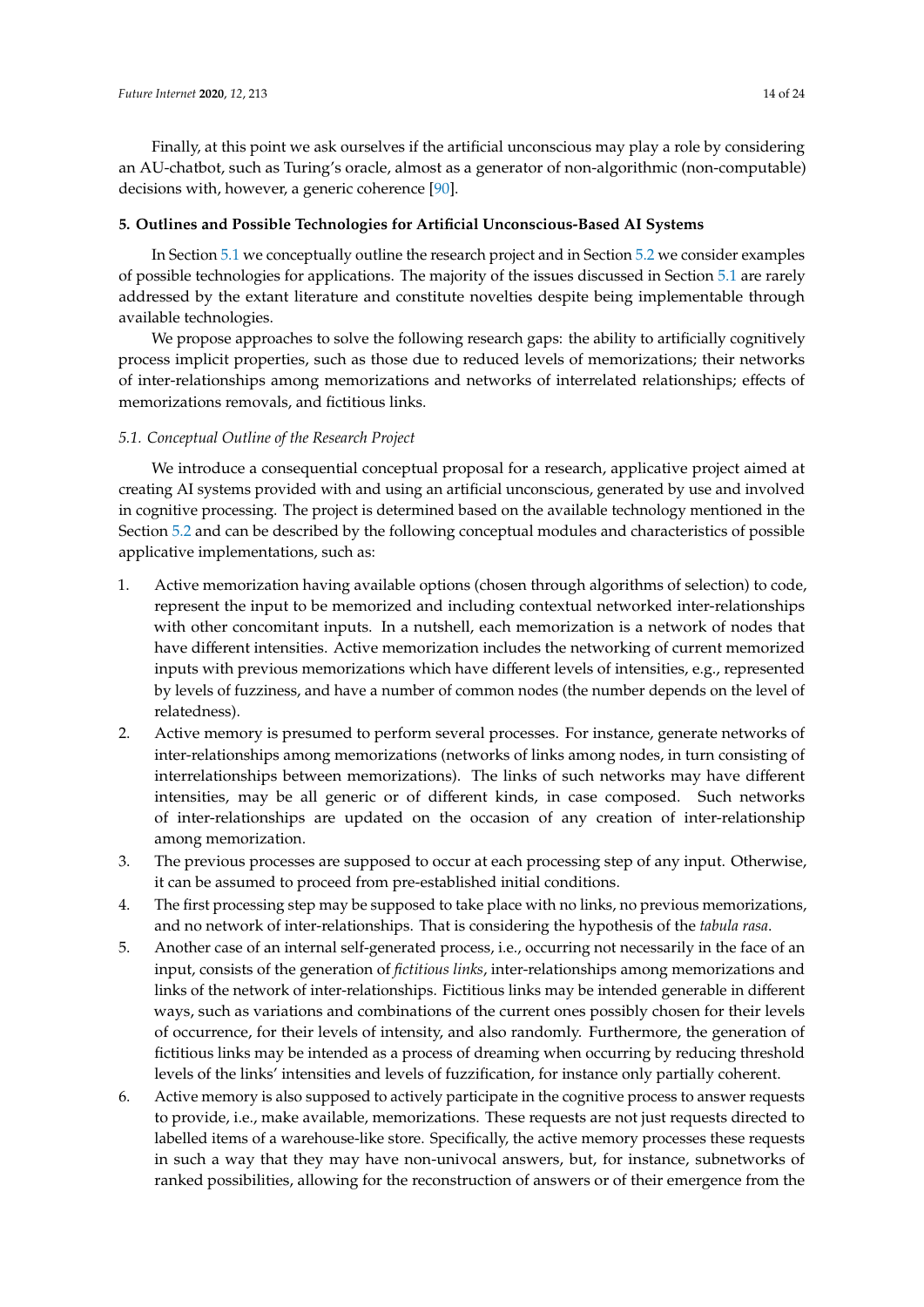available networked fuzzy memorizations. The intersection of answers to questions can result in univocal answers.

7. The flexibility of the artificial unconscious represented, for instance, by levels of fuzzifications, intensities of links, level of thresholds for acceptable adaptations, and approximations for subnetworks and scenarios, may be used experimentally. For instance, by varying parameters in on-going cognitive processing to simulate the randomness of emergency situations, to induce cognitive properties from memory properties, the decision-making in the face of distorted or manipulated memorizations, and simulate memory-related cognitive pathologies.

Since the artificial unconscious of AI systems is generated by the usage, such systems are contextualized and, in the case of individual use, even considerable as personalized.

We mention that issues 1, 2, 5, 6, 7, and 8 are still not addressed by the extant literature, at least not to be applied such as for available AI-based solutions.

In Section [4.3.5](#page-11-0) we worked out applications to chatbots, while Intelligent Decision Support Systems (IDSS) and Intelligent Educational Support Systems (IESS) for parental and distance education may be other cases.

Advantages and disadvantages of using AI systems provided with artificial unconscious depend on expectancies, e.g., looking for stable scenarios as an advantage or disadvantage, and their effective usages, e.g., looking for multiple rather than univocal answers. Cases are listed in Table [1.](#page-3-0)

The proposed conceptual framework and conjectures have no experimental applications and no tangible results to validate the effectiveness of the proposals. However, we present conceptual cases and examples considered appropriate to represent features of such research projects and then allow validations.

These cases typically relate to the cognitive non-fully rational processing, such as those involved in the decisions of non-explicitly considered, low linked, and poorly correlated memorizations. It is a matter of presenting possible scenarios in support of decisions, taking account of soft, weak, poorly related aspects. such as those of the unconscious, becoming however decisive in the case of equivalences or a lack of features. Here are some examples of this:

- Deciding between almost equivalent options in decision-making (in marketing the use of a color or suitable images is decisive). The equivalence is solved by considering fuzzy, remote memorizations connected by long, indirect paths.
- Avoiding the use of, for instance, a term, a product, or approaches, because of a link, even if soft or indirect, with previous negative memorizations.
- Similarities between the linkage of the input under consideration and previous memorizations may make it possible to consider issues that are poorly linked and not explicitly involved.
- Considering the alternative, lower intensity, equivalent network paths involve memorizations not directly implicated but that allow possible scenarios. For example, an AU-chatbot bringing to the attention of a doctor their patient's past, fuzzified cases of related allergies and incompatibilities that occurred in different contexts.

Other cases may relate to the following areas:

- The re-application of previous approaches, represented as networks of memorizations, and evoked by similarities with the input, for example, in its networking and some other aspects.
- Influencing the cognitive processing of the input through, for instance, aspects of its representation and form, such as the language used, the accent, and the terminology, implicitly softly linked with previous memorizations and allowing the establishment of influencing scenarios.
- The availability to the cognitive processing of previous evoked scenarios, correlated at different levels, in which to avoid or perform reapplication.

Suitable applications are not expected for fully rational games, but rather for quasi-rational problems. Learning aspects and strategies apply, however, in a global context where the pending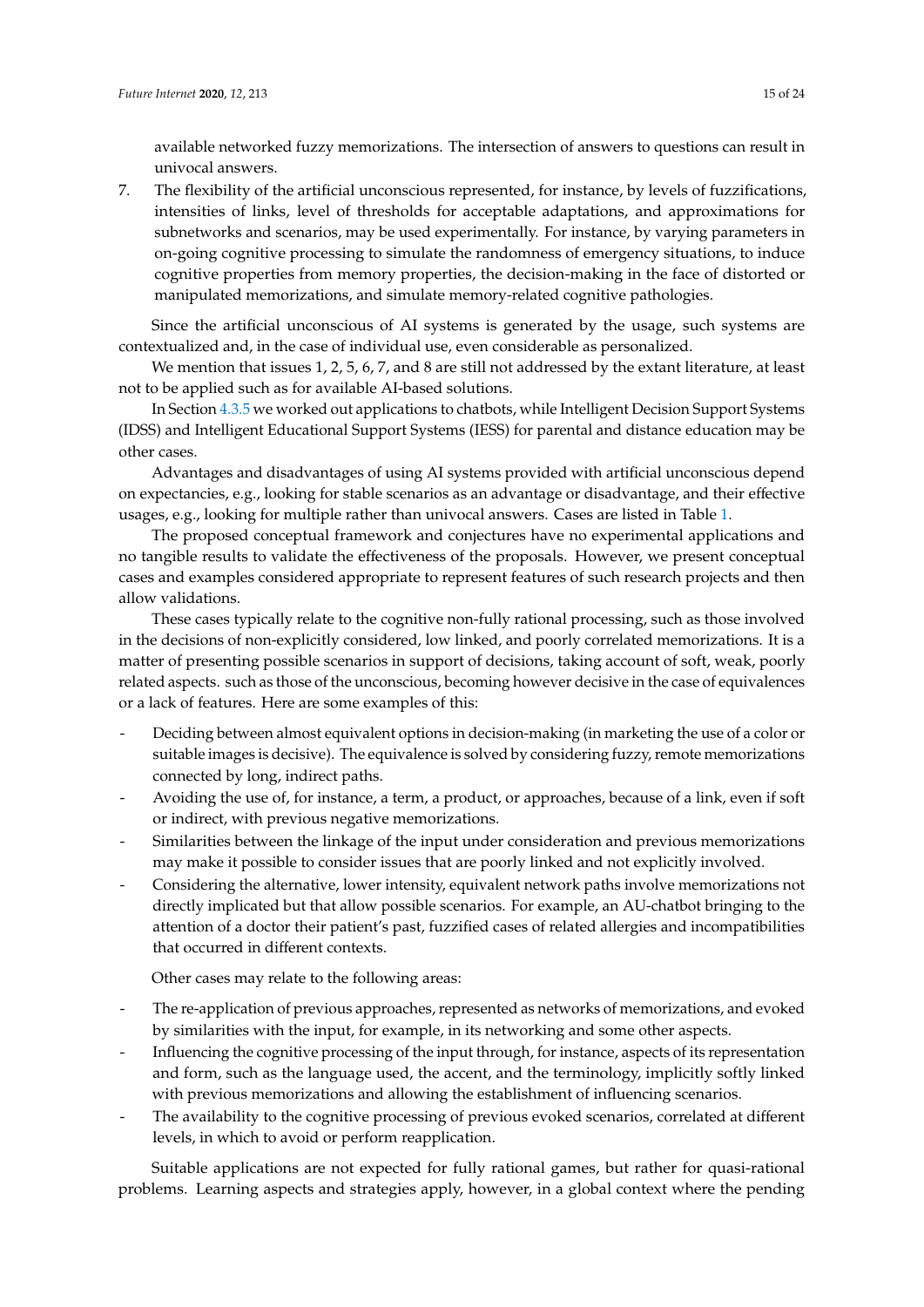artificial unconscious is always available to solve equivalences, substitute lacking aspects, and support decisions by considering low correlated memorizations and scenarios.

## <span id="page-15-1"></span>*5.2. Possible Technologies for an Artificial Unconscious*

In this section, we consider examples of possible technologies suitable for the project proposed in this article. Suitable architectures should be designed depending on specific possible approaches, engineering adequacy, and deal with specific tasks such as the creation and use of clustering, correlation, fuzzification, and networking. It is a matter of a suitable architecture for the processing and information representation to overcome the unsuitable completeness of algorithms and their eventual computable probabilistic features making them unsuitable generators or acquirers of unconscious, since memories are simply available or not. In general, we suppose the necessary availability of hidden, incomplete, implicitly involuntary, multiple, superimposed, reusable parasitic processing and its memory.

We mention in the following an incomplete and not necessarily ranked list of current technologies that we consider relevant for our purpose to conceptually support the transformation of our conjecture of an artificial unconscious into an implementation project.

#### 5.2.1. Long Short-Term Memory for Deep Learning

An example of AI technology we consider is the sub-symbolic processing of artificial neural networks (ANNs) and their machine deep learning [\[91–](#page-22-7)[93\]](#page-22-8). We particularly refer to recurrent neural networks (RNNs) [\[94\]](#page-22-9), which can use their internal states, i.e., memory, to process sequences of inputs. A case is given by long short-term memory (LSTM), an artificial recurrent neural network used for deep learning to process not only single data points (such as images), but also entire sequences of data (such as in speech recognition). LSTM is able to retain the information for long periods of time and then process time-series data, for instance, to classify and predict. The memory stores activation parameters, input and temporary data, and weights [\[94\]](#page-22-9).

#### <span id="page-15-0"></span>5.2.2. Parallel Processing

Distributed memory processors have their own local memory available, and there is no global address space across all processors. Furthermore, distributed memory systems need a communication network to coherently connect and manage the inter-processor memory. The shared memory of parallel computers can vary, e.g., for managing priorities and competing for access, but the general characteristic is the ability for all processors to access the global memory. Computer systems actually use hybrid distributed-shared memory architecture. This is the case for shared processing systems, multitasking systems optimizing alternation, for instance, between information and communication processing, and virtual processors [\[95](#page-22-10)[,96\]](#page-22-11).

#### 5.2.3. Networks

It is possible to remove a web node. However, it is not possible to remove the previous diffused usages of the node and all the incomplete, interrupted, related links (previous usages are almost irreversible, since they are not reverse-engineerable because of their diffuse invasiveness). The removal is as effective as substituted, replaced by something acquiring a similar role which does not cause regret of the previous node, allowing equivalence. We also mention links no longer used, replaced by other more efficient, secure, and adequate connections. It is a matter of decay and acquisition of properties from disuse, e.g., unwanted usage by the context.

The fuzziness of a node may be given by its incomplete localization, the need for its reconstruction or its hiddenness [\[97\]](#page-22-12), or, more formally, when it is a fuzzy set and the membership function includes uncertain parameters [\[98\]](#page-22-13). However, the networking is supposedly weighted [\[99\]](#page-22-14) and the fuzzy nodes are intended to be suitable for representing different levels of significance and intensity of nodes and links, where low intensity characterizes the artificial unconscious. The entire issue is relevant for the Internet with considerations such as related profiling and browsing activities; usage of localized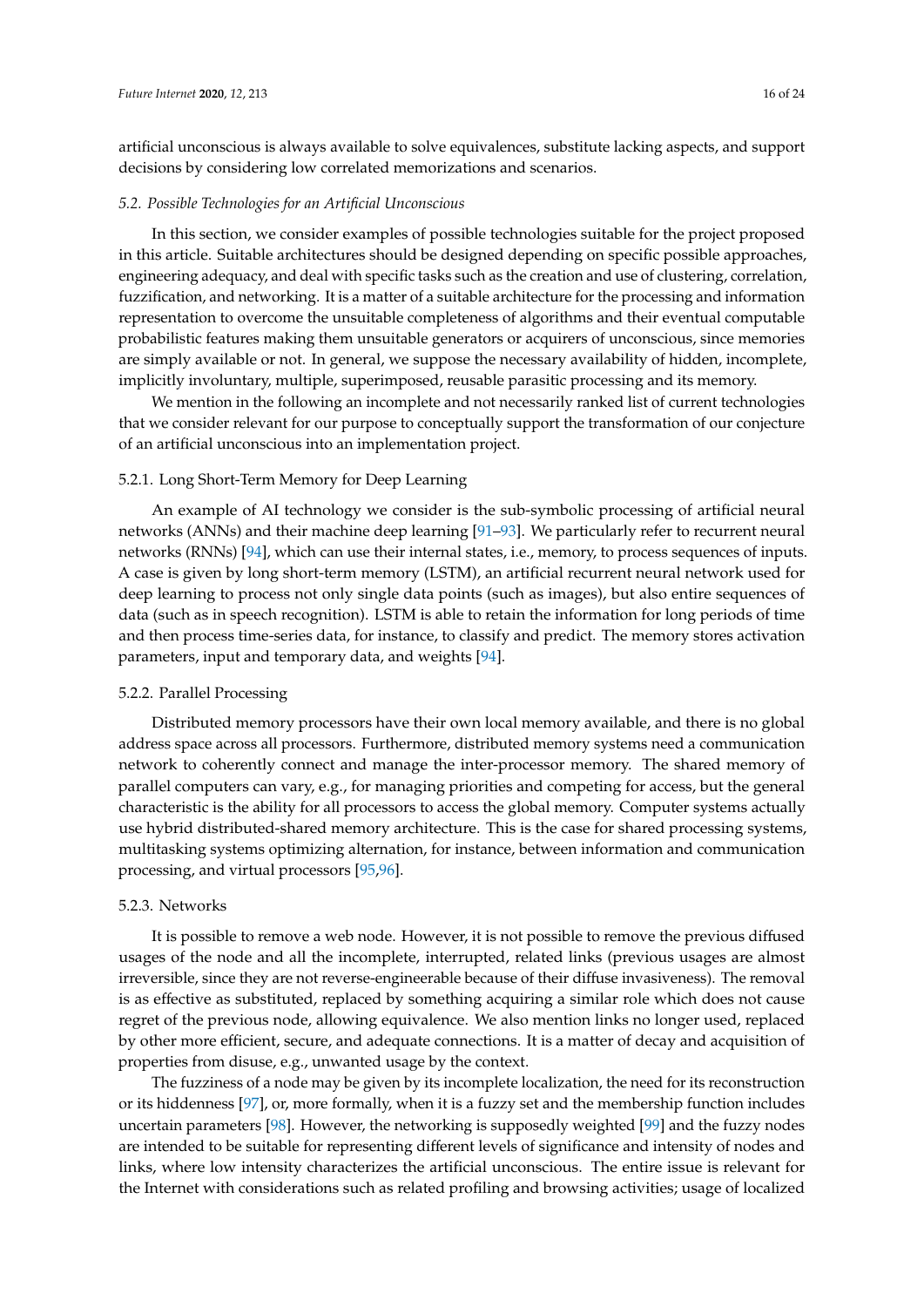Internet activities for laboratory experiences such as psychological and sociological; decisions about the right or suitability to be forgotten; related legal and privacy issues having also security relevance.

## 5.2.4. Clustering

There are several robust approaches to community detection available that have a long tradition. Among them, we mention techniques such as top-down and bottom-up clustering and so-called self-organizing maps (SOMs) [\[100\]](#page-22-15). In particular, we mention processes of clustering techniques, such as k-means, k-median, and k-medoids [\[101–](#page-22-16)[103\]](#page-22-17), and multivariate data analysis (MDA) and finally cluster analysis to identify classes [\[104,](#page-22-18)[105\]](#page-22-19). Furthermore, mesoscopic variables ([\[17\]](#page-19-14), pp.110–116), [\[18,](#page-19-15)[19\]](#page-19-16) are considered as clusters and represented as nodes in networks. Their processing is performed taking account of their properties, such as the number of components, distribution, possible multiple elements, recurrence, density when considering the intervals used, and deviation of the actual time evolution from its averaged mesoscopic evolution [\[106\]](#page-22-20).

## 5.2.5. Correlational Analysis

In this regard, there are several specific robust approaches [\[107\]](#page-22-21) with a long tradition and a well-known statistical nature.

## <span id="page-16-0"></span>5.2.6. Emergent Computation

We consider here implicit, symbolically inexpressible (sub-symbolic), hidden, partially symbolically unruled zones of information processing. Examples include rules having specific domains that may not completely exhaust all the information processing, such as for emergent processing, and merging symbolic and sub-symbolic computation [\[108\]](#page-22-22).

Another example is so-called cloud computing [\[109\]](#page-22-23), intended to take place when the processing is performed through the use of sets of computational resources from populations of hardware and software resources, which may be:

- (1) partially equivalent or non-equivalent;
- (2) identical, but in different states of availability;
- (3) functionally equivalent, but having, for instance, different time or energy effectiveness, different security levels, and deterministic or approximate results in the face of reduced computational time.

This generally the case for more general emergent computation, when computation emerges as acquired property [\[110](#page-22-24)[,111\]](#page-22-25).

## 5.2.7. Fractional Calculus

Fractional calculus is a mathematical theory dating back to the very foundation of differential calculus and relates to fractional-order derivatives. Today, fractional calculus is applied in different disciplines such as theoretical and applied physics as quantum mechanics, engineering, and signal analysis [\[112\]](#page-22-26).

Regarding the topics covered here, the fractional derivative applied in modeling the various memory phenomena considered consisting of two stages in some ways corresponding to the explicit (or procedural or declarative) memory (part of the long-term memory, also known as motor skills) and the implicit or unconscious memory. In some studies, while the first stage is assumed to have permanent retention, the other is assumed governed by fractional derivative models until to consider that a physical meaning of the fractional-order is an index of memory [\[113\]](#page-23-0).

The use of fractional memory makes artificial systems able to model a human–operator memory pattern identification allowing the development of "shared-control systems, where a virtual human model assists the human during a control task, and human operator state monitoring" [\[114\]](#page-23-1). The use of fractional calculus allows for building systems that can naturally transfer control from a machine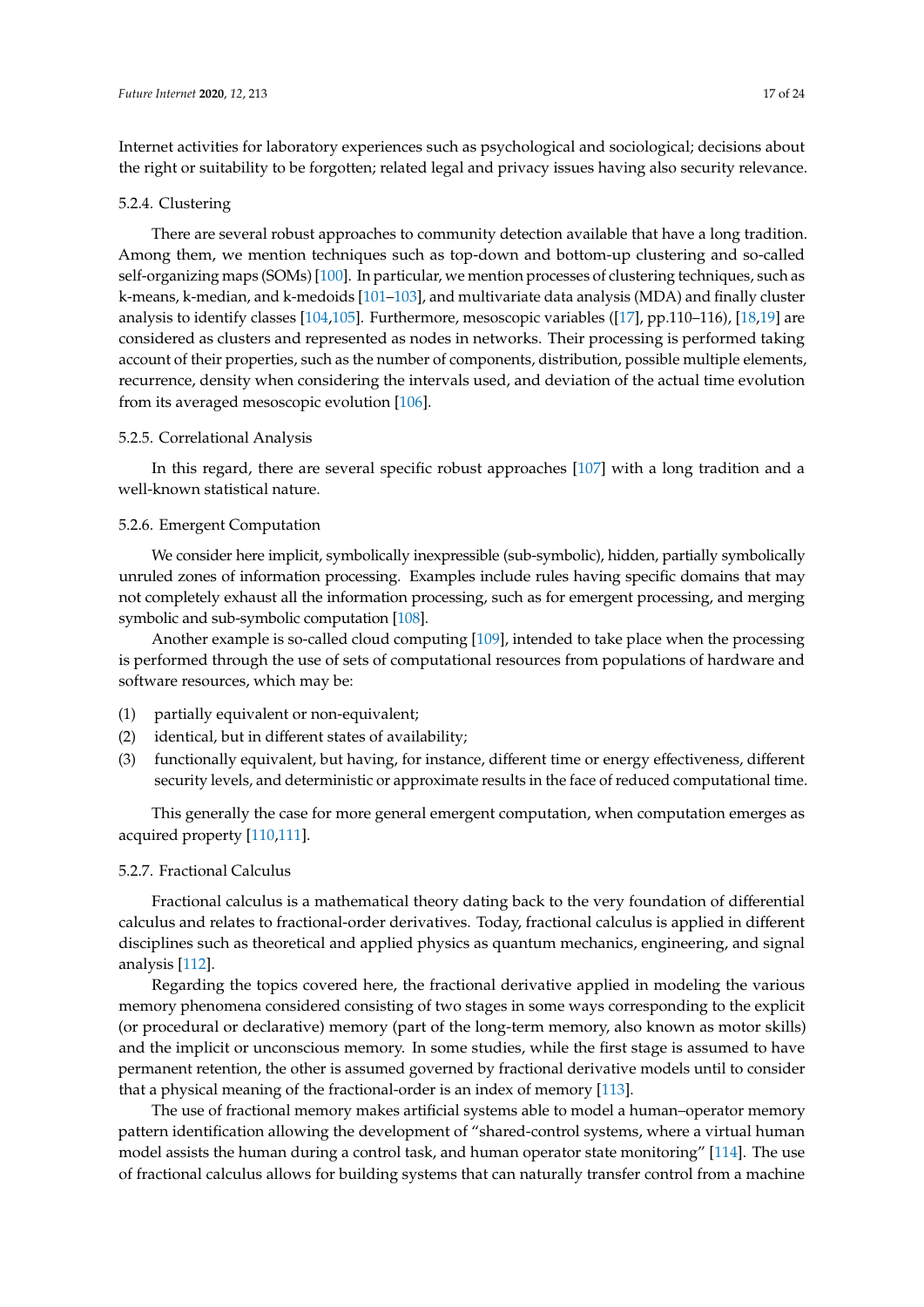to a human, such as in shared-control and semiautonomous driving, involving transitions of control between humans and machines [\[115\]](#page-23-2).

## <span id="page-17-0"></span>**6. Further Research**

We list possible lines of research related to specific issues, some of which were mentioned above:

- 1. Explore the possibility of learning to behave *as having* an active artificial unconscious.
- 2. Define a Turing-like test to distinguish between AU-chatbots and chatbots.
- 3. Determine whether it is possible to consider an AU-chatbot as Turing's oracle, almost as a generator of non-algorithmic, decisions.
- 4. Consider populations of interacting AU-chatbots and chatbots with self-acquiring autonomous properties such as for collective behaviors.
- 5. Consider clusters of memorizations. Such clusters may be intended as fuzzy memories when a spectral clustering algorithm can support their identification and allow for network reconstruction [\[99\]](#page-22-14).
- 6. Consider the possibility to allow corresponding fuzzy implications and identify cluster similarities as semantic parameters.
- 7. Explore the possibility of artificial dreaming as an autonomous, emergent, preconscious [\[116\]](#page-23-3) process where large numbers of below-threshold values of symbolic significance and correlation processes are performed. Imaginary links may relate to weak clustering when clustering algorithms use low threshold levels.
- 8. Consider issues related to the possibility that the unconscious and its emergent properties (as for machine learning) be moved, prescribed, replicated, influenced as is, and artificially produced.
- 9. Find out whether the unconscious emerging from usage and as self-processing occurs during the learning process or is a kind of learning itself.

# **7. Conclusions**

The artificial unconscious we considered here is intended as meta-memory with self-acquired properties such as effects from the usage of memory and meta-memorizing as a self-reflexive process. We consider properties and profiles of its usage and self-profiles, where profiling is intended as non-ideal, data-driven modeling, together with its ongoing, acquired properties, such as coherence and correlation. Such artificial unconscious is intended to be also generated by dreaming and understood as an emergent, implicit, independent, low-intensive network *proposer*, that is, always implicitly active as an available option and explicitly active when symbolic. Ruled activities do not fully use cognitive resources and support implicit, parasitic, i.e., not explicitly allowed activities. In short, we tentatively intend dreaming to be self-processing of meta-memory, such as meta-profiling, fuzzification of links and nodes, and reduction of threshold levels. Dreaming is then conjectured here as autonomous processing of meta-memory.

The crucial role of the artificial unconscious is to be a source of complexity generated by self-processed memory, meta-memory, and related acquired properties. Learning without an unconscious seems to be reductionist, a generalization of learning from a *tabula rasa*, which is a simplification. Depending on the application, learning with an unconscious is historical and unique, and can be suitable for complex interfacing, while unconscious-free learning may be suitable for well-defined, specific, standardized, simplified interfacing. We consider memory integrated with artificial cognitive processing, where requests for memories are altogether cognitive processes. We consider that thinking occurs in the same way as reminding, and reminding in the same way as thinking. Furthermore, memory is no longer storage and reminding no longer finding, but rather a reconstruction process having a semantic nature.

We introduce some application examples suitable for experimental implementation considering the technology of chatbots, extended with features of the artificial unconscious. In this regard, we introduce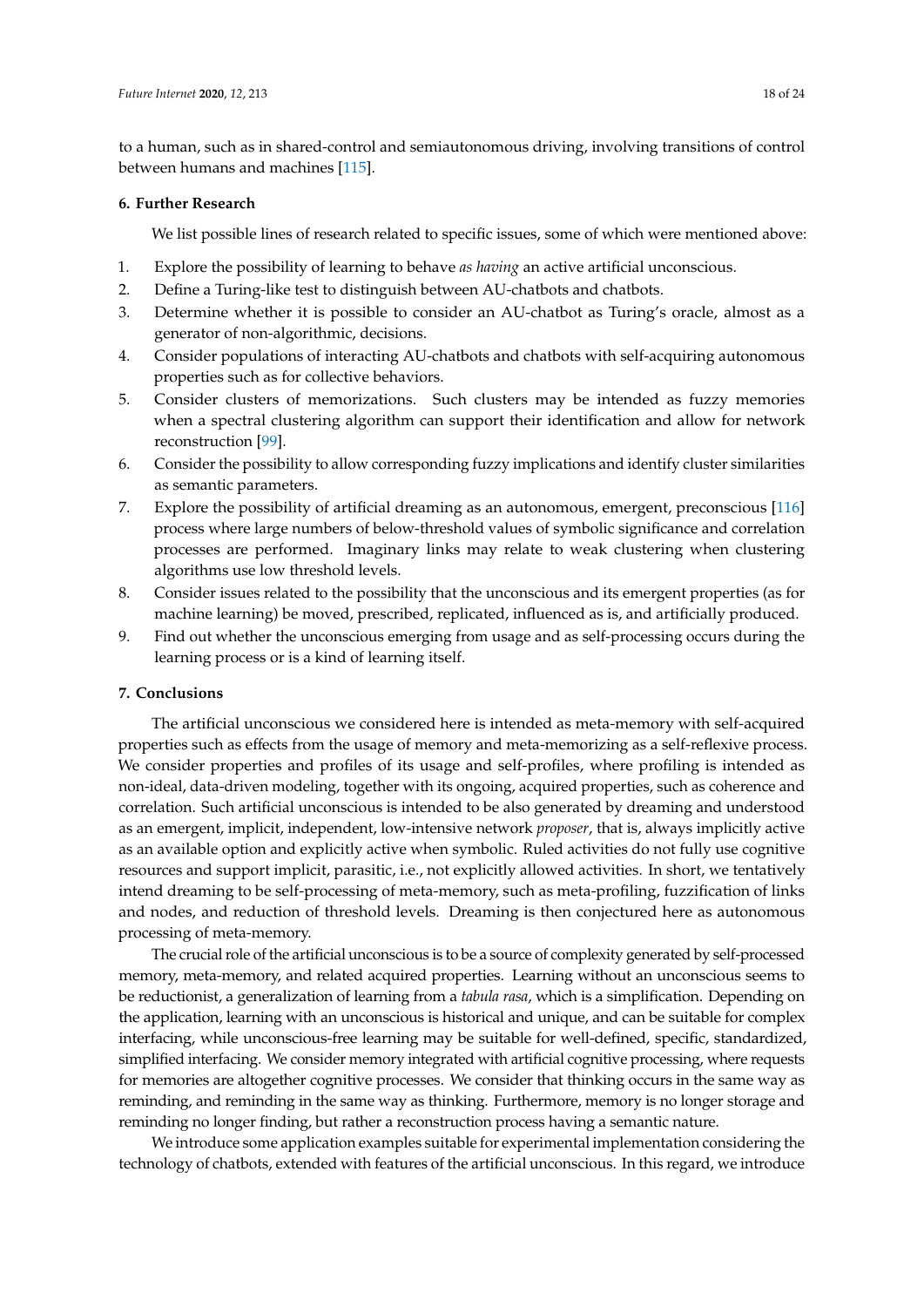the term AU-chatbots. In AU-chatbots we considered possibilities generated by the processing and self-processing of the artificial unconscious as the complexity of the artificial cognitive processing.

Well-known examples of applications of unconscious-free learning include online e-commerce interface, customer interface, online services and management of FAQ. Examples of applications of learning with an unconscious include firstly personalized medical interactions and educational support activities, where AU-chatbots are expected not only to answer, but to have autonomous initiative based on their artificial unconscious as a processed, usage-dependent past. Second is self-profiles such as formulating on-line questions, using information and recommendations they receive, realizing trends from cases, and generating unconsciously activated inductions and probabilities to be considered and proposed to the doctor. The approaches considered above may be used for other kinds of AI applications such as self-driving vehicles.

What are the advantages and disadvantages of AI in terms of the possible availability of an artificial unconscious? The main purpose is to allow suitable human-like attitudes in representing, interfacing with, and learning. This is important to support and complement human-centered activities such as assisting the sick and elderly, nursing, in education, and suggesting creative activities. Other purposes are related to decision-making activities beyond optimization, suitable for presenting options to the supported user rather than making synthetic, presupposed optimal decisions.

We mention the possibility of considering AU-chatbots for social profiling, allowing medical and safety simulations, but also market and social manipulation. In particular, populations of interacting AU-chatbots could acquire emergent properties, which is currently impossible for algorithmic interactions, such as for standardized purchase-sale processes in the stock market.

We discuss some possible technologies suitable for implementing experiments on an artificial unconscious, such as LSTM for deep learning, parallel processing, node deletion in networks, fuzzy nodes and weighted networks, clustering, correlation identifiers, and emergent computation.

<span id="page-18-0"></span>Finally, the article proposes conjectures to be implemented that are possible with the currently available technologies. In Table [2,](#page-18-0) we present a summary view.

#### **Table 2.** A summarizing conceptual abstract of the article.

#### **Application Examples**

Artificial Unconscious-based chatbots; Internet profiling and browsing activities; usage of localized Internet activities such as for psychological and sociological laboratory experiences

# **Possible Technologies for Artificial Unconscious-Based AI Systems**

Long short-term memory for deep learning, Fractional Calculus, Parallel processing, Networks, Clustering, Correlational analysis, Emergent computation

### **Conjectures for an Artificial Unconscious**

Artificial metamemory, self-acquired properties, dreamed memory. An unconscious-free machine learning is equivalent to accepting a *tabula rasa*-like context.

#### **Unconscious**

The unconscious in psychoanalysis (Freud), considered by Minsky, is related to acquired properties of memory (removed memorizations, ignored past, evaporated past, residue, implicit, unused, invented past, weak memorizations).

#### **Memory**

Memorizations as part of cognitive processing. Thinking in the same way as reminding, and reminding in the same way as thinking. Metamemory and dreamed memory. Remembering not reducible to finding memorization within a memory-deposit, but rather understood as reconstruction.

#### **Cognitive Systems**

Intended as a complete system of interactions among activities, which cannot be separated from one another, such as those related to attention, perception, language, the affectionate–emotional sphere, memory and the inferential system.

## **Systemic Background**

Self-organization, emergence; logical openness; multiple systems; incompleteness; mesoscopic level of representation; and profiling.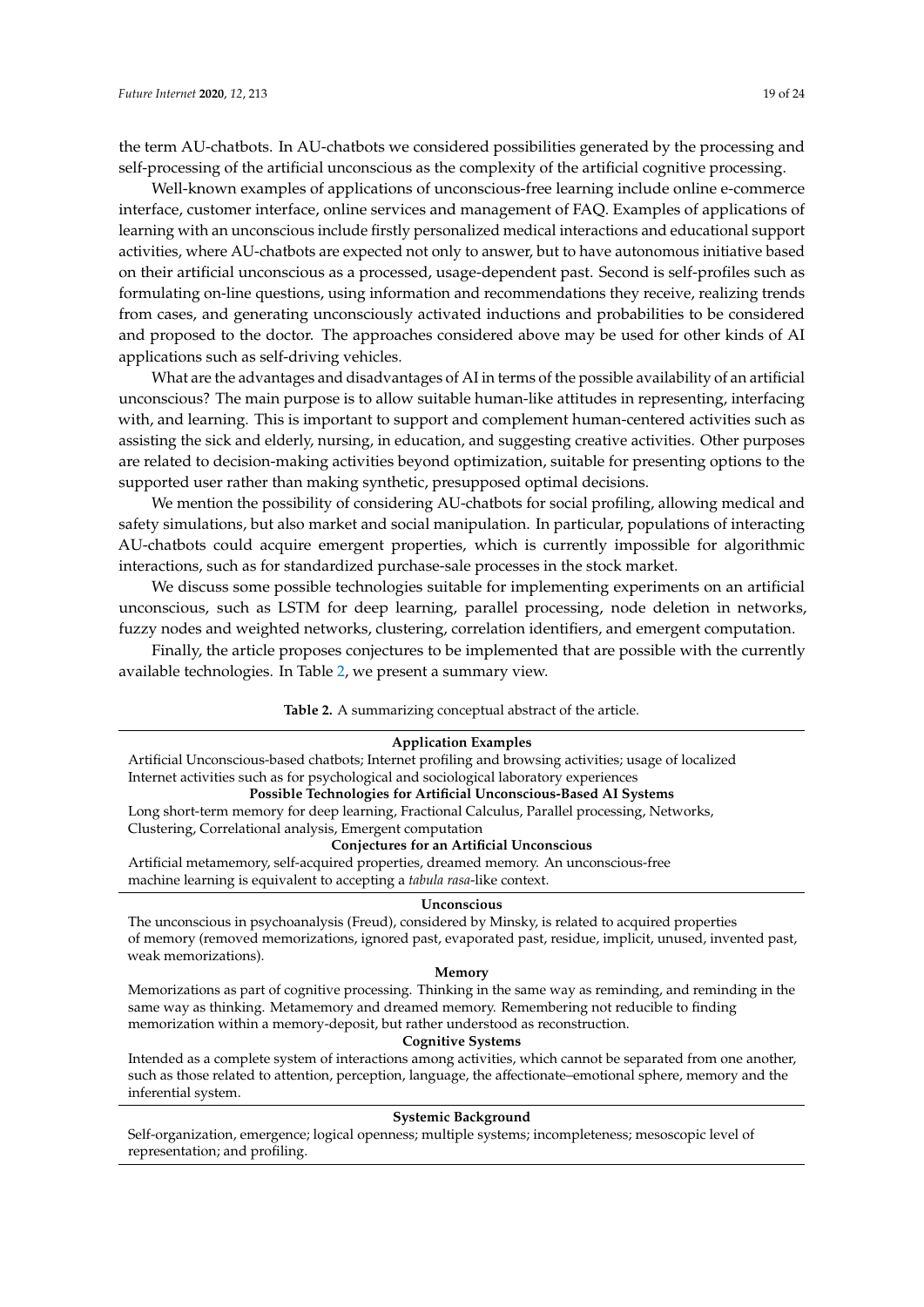The present research work is dedicated to the memory of Eliano Pessa, for his deep insights and expertise in the science of complexity.

**Funding:** This research received no external funding.

**Conflicts of Interest:** The author declares no conflict of interest.

# **References**

- <span id="page-19-0"></span>1. Von Hartmann, E.; Coupland, W.C.; Trench, K.P. *Philosophie des Unbewussten*; Trübner, & Co.: London, UK, 1893; Volume III.
- 2. Shann, H.J. *Unconscious Thought in Philosophy and Psychoanalysis*; Palgrave MacMillan: New York, NY, USA, 2015.
- <span id="page-19-1"></span>3. Smith, D.L. *Freud's Philosophy of the Unconscious*; Springer: New York, NY, USA, 1999.
- <span id="page-19-2"></span>4. Freud, S. *The Unconscious*; Original Published on 1915; Penguin Classics: London, UK, 2005.
- <span id="page-19-3"></span>5. Chalmers, D. The Conscious Mind. In *Search of a Fundamental Theory*; Oxford University Press: Oxford, UK, 1996.
- 6. Crick, F. *The Astonishing Hypothesis: The Scientific Search for the Soul*; Scribner: New York, NY, USA, 1995.
- <span id="page-19-4"></span>7. Mlodinow, L. *Subliminal: How Your Unconscious Mind Rules Your Behavior*; Pantheon Books (Random House): New York, NY, USA, 2012.
- <span id="page-19-5"></span>8. Piletsky, E. Consciousness and Unconsciousness of Artificial Intelligence. *Future Hum. Image* **2019**, *11*, 66–71. [\[CrossRef\]](http://dx.doi.org/10.29202/fhi/11/7)
- <span id="page-19-6"></span>9. Minati, G. Phenomenological structural dynamics of emergence: An overview of how emergence emerges. In *The Systemic Turn in Human and Natural Sciences. A Rock in the Pond*; Ulivi, L.U., Ed.; Springer: New York, NY, USA, 2019; pp. 1–39.
- <span id="page-19-7"></span>10. Minati, G.; Pessa, E. *Collective Beings*; Springer: New York, NY, USA, 2006.
- <span id="page-19-8"></span>11. Minati, G.; Penna, M.P.; Pessa, E. Thermodynamic and Logical Openness in General Systems. *Syst. Res. Behav. Sci.* **1998**, *15*, 131–145. [\[CrossRef\]](http://dx.doi.org/10.1002/(SICI)1099-1743(199803/04)15:2<131::AID-SRES127>3.0.CO;2-O)
- <span id="page-19-9"></span>12. Licata, I. Logical openness in cognitive models. *Epistemologia* **2008**, *31*, 177–191.
- <span id="page-19-10"></span>13. Zhou, Z.-H. *Ensemble Methods: Foundations and Algorithms*; CRC Press: Boca Raton, FL, USA, 2012.
- <span id="page-19-11"></span>14. Vincent, T.L. *Evolutionary Game Theory, Natural Selection, and Darwinian Dynamics*; Cambridge University Press: Cambridge, UK, 2012.
- <span id="page-19-12"></span>15. Minati, G.; Pessa, E. *From Collective Beings to Quasi-Systems*; Springer: New York, NY, USA, 2018.
- <span id="page-19-13"></span>16. Minati, G. Knowledge to Manage the Knowledge Society: The Concept of Theoretical Incompleteness. *Systems* **2016**, *4*, 26. Available online: https://pdfs.semanticscholar.org/3240/[93c48a679dd6e5d5dc4ea1129c17beed46ae.](https://pdfs.semanticscholar.org/3240/93c48a679dd6e5d5dc4ea1129c17beed46ae.pdf) [pdf](https://pdfs.semanticscholar.org/3240/93c48a679dd6e5d5dc4ea1129c17beed46ae.pdf) (accessed on 4 August 2020). [\[CrossRef\]](http://dx.doi.org/10.3390/systems4030026)
- <span id="page-19-14"></span>17. Minati, G.; Abram, M.; Pessa, G. (Eds.) *Systemics of Incompleteness and Quasi-Systems*; Springer: New York, NY, USA, 2019.
- <span id="page-19-15"></span>18. Minati, G.; Licata, I. Emergence as Mesoscopic Coherence. *Systems* **2013**, *1*, 50–65. [\[CrossRef\]](http://dx.doi.org/10.3390/systems1040050)
- <span id="page-19-16"></span>19. Minati, G. Big Data: From Forecasting to Mesoscopic Understanding. Meta-Profiling as Complex Systems. *Systems* **2019**, *7*, 8. [\[CrossRef\]](http://dx.doi.org/10.3390/systems7010008)
- <span id="page-19-17"></span>20. Minsky, M. *The Society of Mind*; Simon & Schuster: New York, NY, USA, 1986.
- <span id="page-19-18"></span>21. Moravec, H. *Mind Children: The Future of Robot and Human Intelligence*; Harvard University Press: Cambridge, MA, USA, 1988.
- <span id="page-19-19"></span>22. Vernon, V. *Artificial Cognitive Systems: A Primer*; MIT Press: Cambridge, MA, USA, 2014.
- <span id="page-19-20"></span>23. Peddemors, A.; Niemegeers, I.; Eertink, E.; de Heer, J. A System Perspective on Cognition for Autonomic Computing and Communication. In Proceedings of the 16th International Workshop on Database and Expert Systems Applications (DEXA'05), Copenhagen, Denmark, 22–26 August 2005; pp. 181–185. [\[CrossRef\]](http://dx.doi.org/10.1109/dexa.2005.33)
- <span id="page-19-21"></span>24. Jibu, M.; Yasue, K. *Quantum Brain Dynamics and Consciousness: An Introduction*; Benjamins: Amsterdam, The Netherlands, 1995.
- 25. Vitiello, G. Dissipation and memory capacity in the quantum brain model. *Int. J. Mod. Phys. B* **1995**, *9*, 973–989. [\[CrossRef\]](http://dx.doi.org/10.1142/S0217979295000380)
- <span id="page-19-22"></span>26. Vitiello, G. *My Double Unveiled*; Benjamins: Amsterdam, The Netherlands, 2001.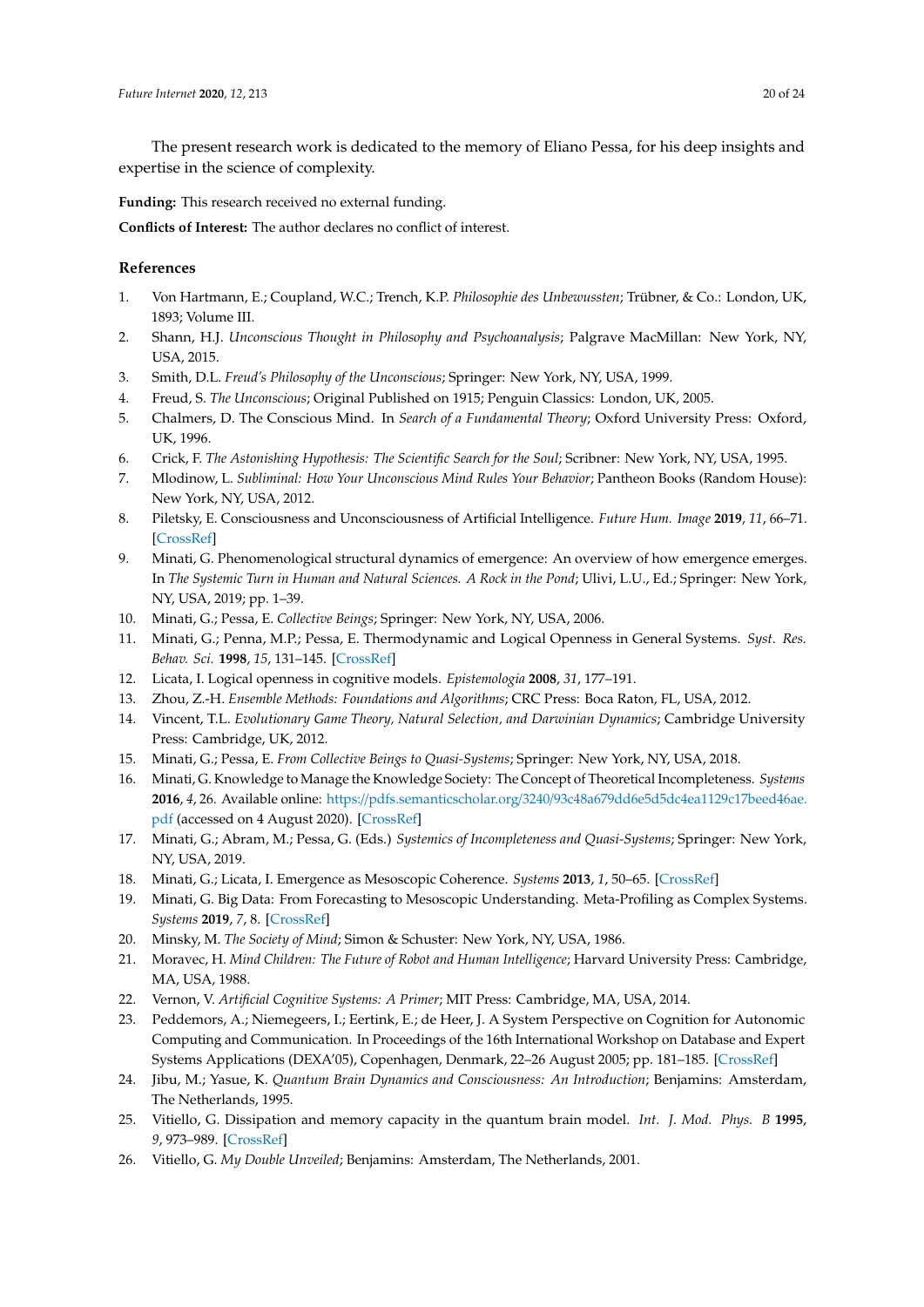- <span id="page-20-0"></span>27. Diettrich, O. A Physical Approach to the Construction of Cognition and to Cognitive Evolution. *Found. Sci.* **2001**, *6*, 273–341. [\[CrossRef\]](http://dx.doi.org/10.1023/A:1011610921631)
- 28. Benjafield, J.G. *Cognition*; Prentice-Hall: Englewood Cliffs, NJ, USA, 1992.
- 29. Newell, A. *Unified Theory of Cognition*; Harvard University Press: Cambridge, MA, USA, 1990.
- 30. Fetzer, J.H. *Computers and Cognition: Why Minds are not Machines*; Kluwer: Dordrecht, The Netherlands, 2001.
- 31. Pessa, E. Quantum connectionism and the emergence of cognition. In *Brain and Being. At the Boundary between Science, Philosophy, Language and Arts*; Globus, G.G., Pribram, K.H., Vitiello, G., Eds.; Benjamins: Amsterdam, The Netherlands, 2004; pp. 127–145.
- 32. Pylyshyn, Z.W. *Computation and Cognition*; MIT Press: Cambridge, MA, USA, 1984.
- <span id="page-20-1"></span>33. Arecchi, F.T. Cognition and language: From apprehension to judgment-quantum conjectures. In *Chaos, Information Processing and Paradoxical Games*; Nicolis, G., Basios, V., Eds.; World Scientific: Singapore, 2014; pp. 319–343.
- <span id="page-20-2"></span>34. Varela, F.; Thompson, E.; Rosch, E. *The Embodied Mind: Cognitive Science and Human Experience*; MIT Press: Cambridge, MA, USA, 1991.
- <span id="page-20-3"></span>35. Wilson, M. Six views of embodied cognition. *Psychon. Bull. Rev.* **2002**, *9*, 625–636. [\[CrossRef\]](http://dx.doi.org/10.3758/BF03196322)
- <span id="page-20-4"></span>36. Wilson, R.A.; Foglia, L. Embodied Cognition. In *The Stanford Encyclopedia of Philosophy*; Edward, N.Z., Ed.; 2017; Available online: https://plato.stanford.edu/archives/spr2017/entries/[embodied-cognition](https://plato.stanford.edu/archives/spr2017/entries/embodied-cognition) (accessed on 4 August 2020).
- <span id="page-20-5"></span>37. Caramazza, A.; Anzellotti, S.; Strnad, L.; Lingnau, A. Embodied cognition and mirror neurons: A critical assessment. *Annu. Rev. Neurosci.* **2014**, *37*, 1–15. [\[CrossRef\]](http://dx.doi.org/10.1146/annurev-neuro-071013-013950)
- <span id="page-20-6"></span>38. Joseph, R. *Development of Consciousness: Brain, Mind, Cognition, Memory, Language, Social Skills, Sex Di*ff*erences & Emotion*; University Press: New York, NY, USA, 2011.
- <span id="page-20-7"></span>39. Edelman, G. *The Remembered Present: A Biological Theory of Consciousness*; Basic Books: New York, NY, USA, 1990.
- <span id="page-20-8"></span>40. Wallach, W.; Allen, C. *Moral Machines: Teaching Robots Right from Wrong*; Oxford University Press: Oxford, UK, 2009.
- <span id="page-20-9"></span>41. Chella, A.; Manzotti, R. Machine consciousness: A manifesto for robotics. *Int. J. Mach. Conscious.* **2009**, *1*, 33–51. [\[CrossRef\]](http://dx.doi.org/10.1142/S1793843009000062)
- 42. Chella, A.; Manzotti, R. AGI and Machine Consciousness. *Theor. Found. Artif. Gen. Intell.* **2012**, *4*, 263–282.
- 43. Clowes, R.; Torrance, S.; Chrisley, R. Machine Consciousness. *J. Conscious. Stud.* **2007**, *14*, 7–14.
- 44. Holland, O. *Machine Consciousness*; Imprint Academic: Exeter, UK, 2003.
- 45. Holland, O. The Future of Embodied Artificial Intelligence: Machine Consciousness? In *Embodied Artificial Intelligence*; Iida, F., Pfeifer, R., Steels, L., Kuniyoshi, Y., Eds.; Springer Nature: Berlin, Germany, 2003; pp. 37–53.
- <span id="page-20-10"></span>46. Mccarthy, J. Making Robots Conscious of their Mental States. In *Machine Intelligence*; Muggleton, S., Ed.; Oxford University Press: Oxford, UK, 1995; pp. 1–39.
- <span id="page-20-11"></span>47. Buttazzo, G.; Manzotti, R. Artificial consciousness: Theoretical and practical issues. *Artif. Intell. Med.* **2008**, *44*, 79–82. [\[CrossRef\]](http://dx.doi.org/10.1016/j.artmed.2008.08.001)
- 48. Chella, A.; Manzotti, R. (Eds.) *Artificial Consciousness*; Imprint Academic: Exeter, UK, 2007.
- 49. Aleksander, I.; Awret, U.; Bringsjord, S.; Chrisley, R.; Clowes, R.; Parthermore, J.; Stuart, S. Assessing Artificial Consciousness. *J. Conscious. Stud.* **2008**, *15*, 95–110.
- <span id="page-20-12"></span>50. Manzotti, R.; Tagliasco, V. Artificial consciousness: A discipline between technological and theoretical obstacles. *Artif. Intell. Med.* **2008**, *44*, 105–117. [\[CrossRef\]](http://dx.doi.org/10.1016/j.artmed.2008.07.002)
- <span id="page-20-13"></span>51. Taylor, J.G. CODAM: A neural network model of consciousness. *Neural Netw.* **2007**, *20*, 983–992. [\[CrossRef\]](http://dx.doi.org/10.1016/j.neunet.2007.09.005)
- <span id="page-20-14"></span>52. Tononi, G. An information integration theory of consciousness. *BMC Neurosci.* **2004**, *5*, 42. Available online: https://[bmcneurosci.biomedcentral.com](https://bmcneurosci.biomedcentral.com/articles/10.1186/1471-2202-5-42#citeas)/articles/10.1186/1471-2202-5-42#citeas (accessed on 4 August 2020). [\[CrossRef\]](http://dx.doi.org/10.1186/1471-2202-5-42)
- <span id="page-20-15"></span>53. Pessa, E. Cognitive modelling and dynamical systems theory. *Nuova Crit.* **2000**, *35*, 53–93.
- <span id="page-20-16"></span>54. Von Neumann, H. Mechanisms of neural architecture for visual contrast and brightness perception. *Neural Netw.* **1996**, *9*, 921–936. [\[CrossRef\]](http://dx.doi.org/10.1016/0893-6080(96)00023-8)
- 55. Olmstead, W.E.; Davis, S.H.; Rosenblat, S.; Kath, W.L. Bifurcation with memory. *Siam J. Appl. Math.* **1986**, *46*, 171–188. [\[CrossRef\]](http://dx.doi.org/10.1137/0146013)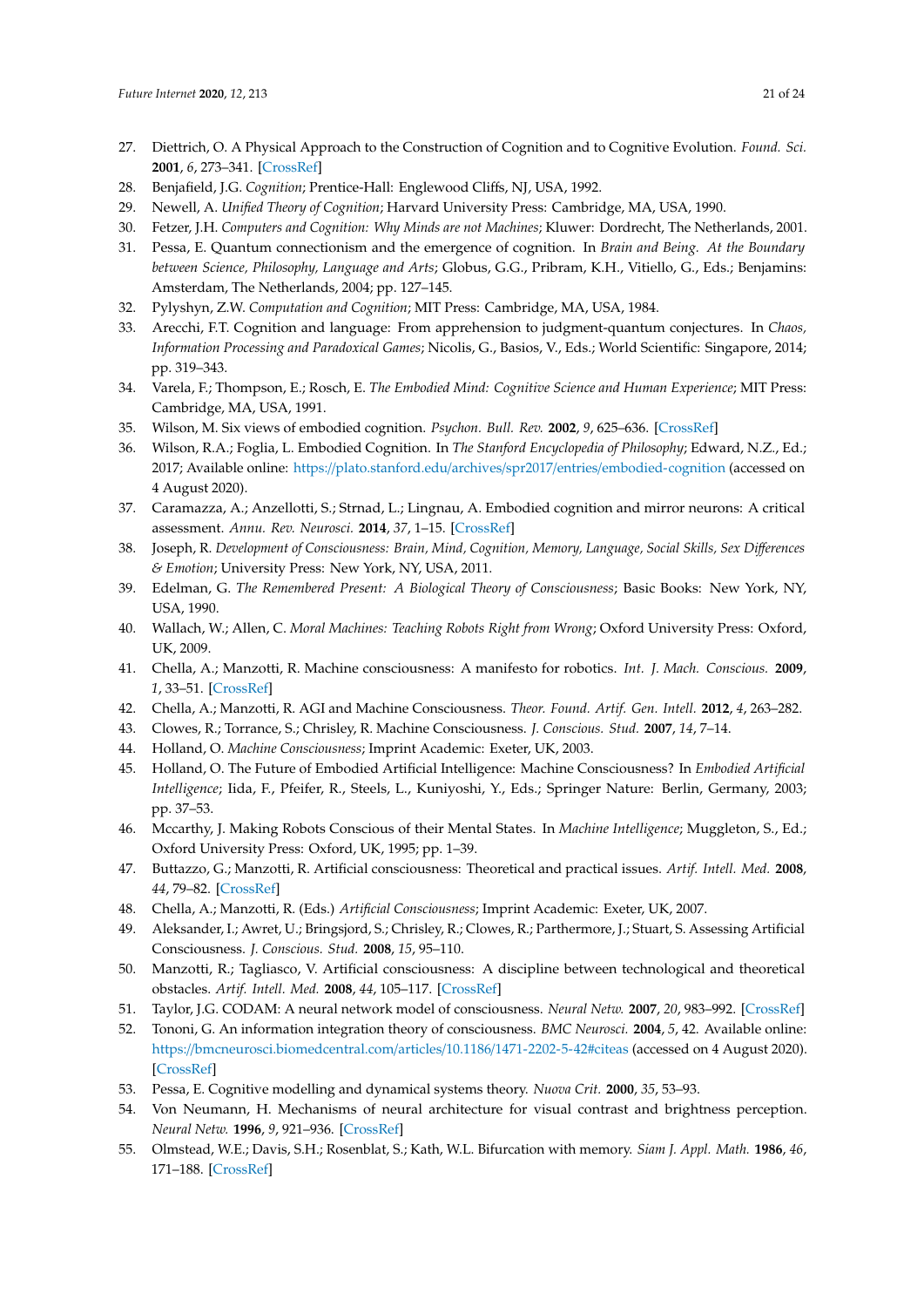- 56. Ratcliff, R. Connectionist models of recognition memory: Constraints imposed by learning and forgetting functions. *Psychol. Rev.* **1990**, *97*, 285–308. [\[CrossRef\]](http://dx.doi.org/10.1037/0033-295X.97.2.285) [\[PubMed\]](http://www.ncbi.nlm.nih.gov/pubmed/2186426)
- <span id="page-21-0"></span>57. Sarnthein, J.; Petsche, H.; Rappelsberger, P.; Shaw, G.L.; Von Stein, A. Synchronization between prefrontal and posterior association cortex during human working memory. *Proc. Natl. Acad. Sci. USA* **1998**, *95*, 7092–7096. [\[CrossRef\]](http://dx.doi.org/10.1073/pnas.95.12.7092) [\[PubMed\]](http://www.ncbi.nlm.nih.gov/pubmed/9618544)
- <span id="page-21-1"></span>58. Anderson, J.R. *The Architecture of Cognition*; Harvard University Press: Cambridge, MA, USA, 1983.
- 59. Anderson, J.R.; Lebiere, C. *The Atomic Components of Thought*; Erlbaum: Hillsdale, NJ, USA, 1999.
- <span id="page-21-3"></span><span id="page-21-2"></span>60. Lee, M.D. *Bayesian Cognitive Modeling*; Cambridge University Press: Cambridge, UK, 2014.
- 61. Bargh, J. *Before You Know It: The Unconscious Reasons We Do What We Do*; Atria Books: New York, NY, USA, 2019.
- <span id="page-21-4"></span>62. Tulving, E. How many memory systems are there? *Am. Psychol.* **1985**, *40*, 385–398. [\[CrossRef\]](http://dx.doi.org/10.1037/0003-066X.40.4.385)
- <span id="page-21-5"></span>63. Reyna, V.F.; Brainerd, C.J. Fuzzy Memory and Mathematics in the Classroom. In *Memory in Everyday Life*; Davies, G.M., Logie, R.M., Eds.; North-Holland: Amsterdam, The Netherlands, 2011; pp. 91–119.
- <span id="page-21-6"></span>64. Lewis, T.G. *Network Science: Theory and Applications*; Wiley: Hoboken, NJ, USA, 2009.
- <span id="page-21-7"></span>65. Valente, T.W. Network interventions. *Science* **2012**, *337*, 49–53. [\[CrossRef\]](http://dx.doi.org/10.1126/science.1217330)
- <span id="page-21-8"></span>66. Kellerman, H. *The Unconscious Domain*; Springer: New York, NY, USA, 2020.
- <span id="page-21-9"></span>67. Legrand, D.; Trigg, D. *Unconsciousness between Phenomenology and Psychoanalysis*; Springer: New York, NY, USA, 2017.
- <span id="page-21-10"></span>68. Addis, D.R.; Barense, M.; Duarte, A. (Eds.) *The Wiley Handbook on the Cognitive Neuroscience of Memory*; Wiley: Chichester, UK, 2015.
- <span id="page-21-11"></span>69. Estrada, E. *The Structure of Complex Networks: Theory and Applications*; Oxford University Press: Oxford, UK, 2016.
- <span id="page-21-12"></span>70. Cohen, R.; Havlin, S. *Complex Networks: Structure, Robustness and Function*; Cambridge University Press: Cambridge, UK, 2010.
- <span id="page-21-13"></span>71. Minati, G. General System(s) Theory 2.0: A brief outline. Towards a Post-Bertalanffy Systemics. In Proceedings of the Sixth National Conference of the Italian Systems Society, Rome, Italy, 21–22 November 2014; Minati, G., Abram, M., Pessa, E., Eds.; Springer: New York, NY, USA, 2016; pp. 211–219.
- <span id="page-21-14"></span>72. Nagarajan, V.; Sorin, D.J.; Hill, M.D.; Wood, D.A. *A Primer on Memory Consistency and Cache Coherence (Synthesis Lectures on Computer Architecture)*; Morgan & Claypool Publishers: San Rafael, CA, USA, 2020.
- <span id="page-21-15"></span>73. Kohonen, T. *Associative Memory, Content Addressing, and Associative Recall*; Springer: Berlin/Heidelberg, Germany, 1987.
- <span id="page-21-16"></span>74. Kohonen, T. *Self-Organization and Associative Memory*; Springer: Heidelberg, Germany, 1989.
- <span id="page-21-17"></span>75. Dunlosky, J.; Metcalfe, J. *Metacognition*; Sage: Thousand Oaks, CA, USA, 2009.
- <span id="page-21-18"></span>76. Byrne, J.H. *Learning and Memory: A Comprehensive Reference*; Academic Press-Elsevier: Cambridge, MA, USA, 2017.
- <span id="page-21-19"></span>77. Domhoff, G.W. *The Emergence of Dreaming: Mind-Wandering, Embodied Simulation, and the Default Network*; Oxford University Press: New York, NY, USA, 2018.
- <span id="page-21-20"></span>78. Kelley, T.D. Robotic Dreams: A Computational Justification for the Post-Hoc Processing of Episodic Memories. *Int. J. Mach. Conscious.* **2014**, *6*, 109–123. [\[CrossRef\]](http://dx.doi.org/10.1142/S1793843014400149)
- <span id="page-21-21"></span>79. Minati, G.; Vitiello, G. Mistake Making Machines. In *Systemics of Emergence: Applications and Development*; Minati, G., Pessa, E., Abram, M., Eds.; Springer: New York, NY, USA, 2006; pp. 67–78.
- <span id="page-21-22"></span>80. Revonsuo, A.; Tuominen, J.; Valli, K. The Simulation Theories of Dreaming: How to Make Theoretical Progress in Dream Science—A Reply to Martin Dresler. In *Open MIND: Philosophy and the Mind Sciences in the 21st Century*; Metzinger, T., Windt, J.M., Eds.; MIT Press: Cambridge, MA, USA, 2016; pp. 1341–1348.
- <span id="page-21-23"></span>81. Da Lio, M.; Mazzalai, A.; Windridge, D.; Thill, S.; Svensson, H.; Yüksel, M.; Gurney, K.; Saroldi, A.; Andreone, L.; Anderson, S.R.; et al. Exploiting dream-like simulation mechanisms to develop safer agents for automated driving: The "Dreams4Cars". In Proceedings of the 2017 IEEE 20th International Conference on Intelligent Transportation Systems (ITSC), Yokohama, Japan, 16–19 October 2017; pp. 1–6. Available online: https://[ieeexplore.ieee.org](https://ieeexplore.ieee.org/document/8317649)/document/8317649 (accessed on 4 August 2020).
- <span id="page-21-24"></span>82. Turing, A. Computing Machinery and Intelligence. *Mind* **1950**, *59*, 433–460. [\[CrossRef\]](http://dx.doi.org/10.1093/mind/LIX.236.433)
- 83. Cooper, S.B.; Soskova, M.I. (Eds.) *The Incomputable: Journeys Beyond the Turing Barrier*; Springer: New York, NY, USA, 2017.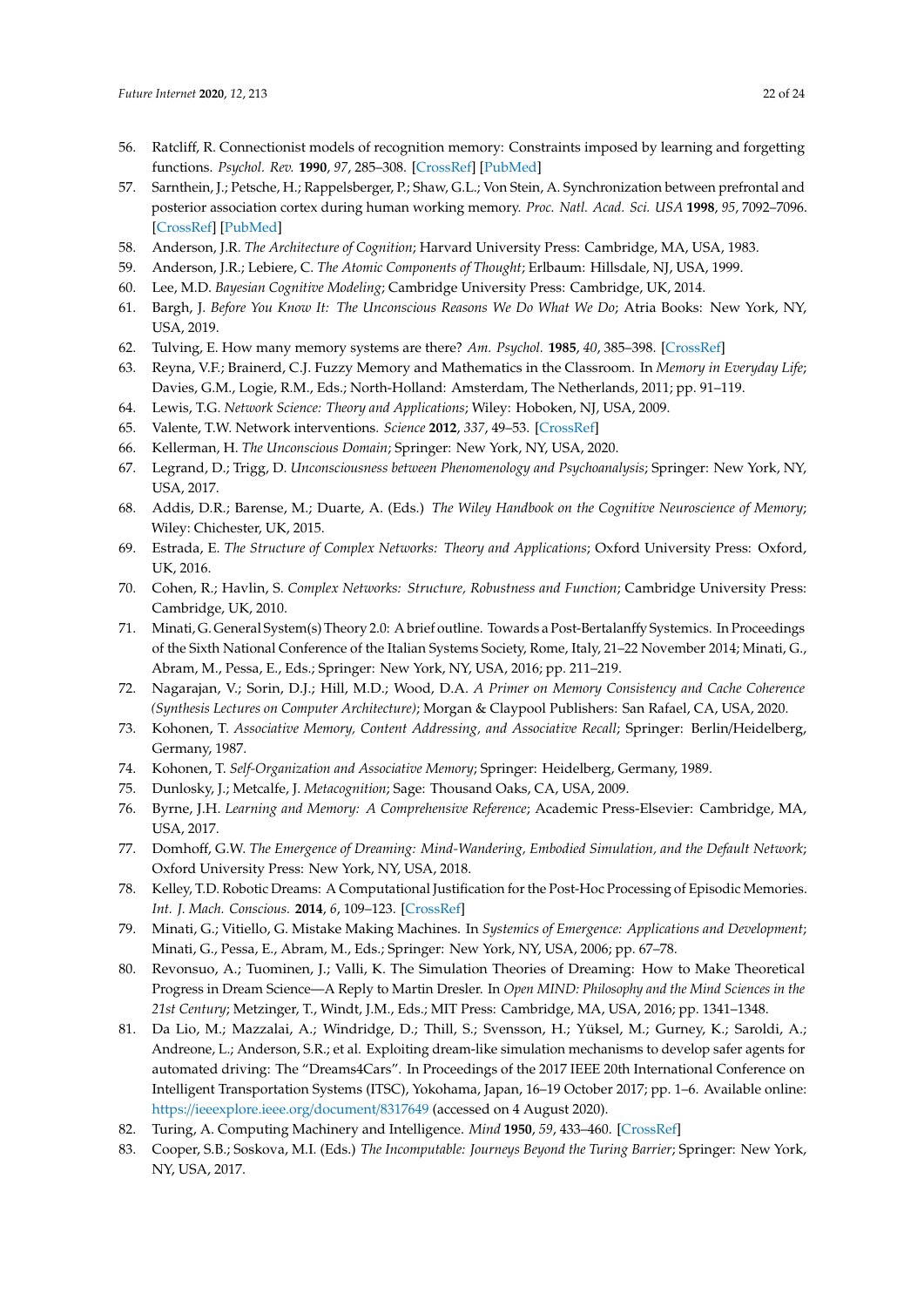- <span id="page-22-0"></span>84. Moor, J.H. (Ed.) *The Turing Test: The Elusive Standard of Artificial Intelligence*; Springer: Dordrecht, The Nederlands, 2003.
- <span id="page-22-1"></span>85. Følstad, A.; Araujo, T.; Papadopoulos, S.; Law, E.L.-C.; Granmo, O.C.; Luger, E.; Brandtzaeg, P.B. (Eds.) *Chatbot Research and Design: Third International Workshop, CONVERSATIONS 2019, Amsterdam, The Netherlands, 19–20 November 2019*; Springer: Berlin/Heidelberg, Germany, 2020.
- <span id="page-22-2"></span>86. Tascini, G. AI-Chatbot Using Deep Learning to Assist the Elderly. In *Systemics of Incompleteness and QUASI-Systems*; Minati, G., Abram, M., Pessa, E., Eds.; Springer: New York, NY, USA, 2019; pp. 317–323.
- <span id="page-22-3"></span>87. Deng, L.; Li, X. Machine Learning Paradigms for Speech Recognition: An Overview. *IEEE Trans. Audio Speech Lang. Process.* **2013**, *21*, 1060–1089. [\[CrossRef\]](http://dx.doi.org/10.1109/TASL.2013.2244083)
- <span id="page-22-4"></span>88. Cancel, D.; Gerhardt, D. *Conversational Marketing: How the World's Fastest Growing Companies Use Chatbots to Generate Leads 24*/*7*/*365 (and How You Can Too)*; Wiley: Hoboken, NJ, USA, 2019.
- <span id="page-22-5"></span>89. Acosta, M.; Cudré-Mauroux, P.; Maleshkova, M.; Pellegrini, T.; Sack, H.; Sure-Vetter, Y. (Eds.) Semantic Systems. The Power of AI and Knowledge Graphs. In Proceedings of the 15th International Conference, SEMANTiCS 2019, Karlsruhe, Germany, 9–12 September 2019; Springer: New York, USA, 2019.
- <span id="page-22-6"></span>90. Soare, R.I. Turing oracle machines, online computing, and three displacements in computability theory. *Ann. Pure Appl. Log.* **2009**, *160*, 368–399. [\[CrossRef\]](http://dx.doi.org/10.1016/j.apal.2009.01.008)
- <span id="page-22-7"></span>91. Goodfellow, I.; Bengio, Y.; Courville, A.; Bach, F. *Deep Learning*; MIT Press: Cambridge, MA, USA, 2017.
- <span id="page-22-8"></span>92. Aggarwal, C.C. *Neural Networks and Deep Learning: A Textbook*; Springer: New York, NY, USA, 2018.
- <span id="page-22-9"></span>93. Kelleher, J.D. *Deep Learning*; MIT Press: Cambridge, MA, USA, 2019.
- 94. Bianchi, F.M.; Maiorino, E.; Kampffmeyer, M.C.; Rizzi, A.; Jenssen, R. *Recurrent Neural Networks for Short-Term Load Forecasting: An Overview and Comparative Analysis*; Springer: New York, NY, USA, 2017.
- <span id="page-22-10"></span>95. Yahyapour, R. (Ed.) *Euro-Par 2019: Parallel Processing: 25th International Conference on Parallel and Distributed Computing*; Springer: New York, NY, USA, 2019.
- <span id="page-22-11"></span>96. Pophale, S.; Neena, I.; Aderholdt, F.; Venkata, M.G. (Eds.) *Open SHMEM and Related Technologies*; Springer: New York, NY, USA, 2019.
- <span id="page-22-12"></span>97. Su, R.Q.; Wang, W.X.; Lai, Y.C. Detecting hidden nodes in complex networks from time series. *Phys. Rev. EStat. Nonlinear Soft Matter Phys.* **2012**, *85*, 065201. [\[CrossRef\]](http://dx.doi.org/10.1103/PhysRevE.85.065201)
- <span id="page-22-13"></span>98. Ma, Y.; Cheng, G.; Liu, Z.; Xie, F. Fuzzy nodes recognition based on spectral clustering in complex networks. *Phys. A Stat. Mech. Appl.* **2017**, *465*, 792–797. [\[CrossRef\]](http://dx.doi.org/10.1016/j.physa.2016.08.022)
- <span id="page-22-14"></span>99. Horvath, S. *Weighted Network Analysis: Applications in Genomics and Systems Biology*; Springer: New York, NY, USA, 2011.
- <span id="page-22-15"></span>100. Schmidt, J.T. *Self-Organizing Neural Maps: The Retinotectal Map and Mechanisms of Neural Development: From Retina to Tectum*; Academic Press: London, UK, 2019.
- <span id="page-22-16"></span>101. Aggarwal, C.C.; Reddy, C.K. *Data Clustering: Algorithms and Applications*; CRC Press: Boca Raton, FL, USA, 2013.
- 102. Everitt, B.S.; Landau, S.; Leese, M.; Stahl, D. *Cluster Analysis*; Wiley: Chichester, UK, 2011.
- <span id="page-22-17"></span>103. Mirkin, B. *Clustering: A Data Recovery Approach*; CRC Press: Boca Raton, FL, USA, 2012.
- <span id="page-22-18"></span>104. Christen, P. *Data Matching: Concepts and Techniques for Record Linkage, Entity Resolution, and Duplicate Detection*; Springer: New York, NY, USA, 2014.
- <span id="page-22-19"></span>105. Hair, J.F., Jr.; Black, W.C. *Multivariate Data Analysis*; Pearson: Harlow, UK, 2013.
- <span id="page-22-20"></span>106. Freeman, W. *Neurodynamics: An. Exploration in Mesoscopic Brain Dynamics: An. Exploration in Mesoscopic Brain Dynamics*; Springer: London, UK, 2000.
- <span id="page-22-22"></span><span id="page-22-21"></span>107. Shevlyakov, G.L.; Oja, H. *Robust Correlation: Theory and Applications*; Wiley: Chichester, UK, 2013.
- 108. Neto, J.P.G.; Siegelmann, H.T.; Costa, J.F. Symbolic Processing in Neural Networks. *J. Braz. Comput. Soc.* **2003**, *8*, 58–70. [\[CrossRef\]](http://dx.doi.org/10.1590/S0104-65002003000100005)
- <span id="page-22-23"></span>109. Erl, T.; Puttini, R.; Mahmood, Z. *Cloud Computing: Concepts, Technology and Architecture*; Prentice Hall: New York, NY, USA, 2013.
- <span id="page-22-24"></span>110. Licata, I.; Minati, G. Emergence, Computation and the Freedom Degree Loss Information Principle in Complex Systems. *Found. Sci.* **2016**, *21*, 1–19. [\[CrossRef\]](http://dx.doi.org/10.1007/s10699-016-9503-x)
- <span id="page-22-25"></span>111. Forrest, S. *Emergent Computation*; MIT Press: Cambridge, MA, USA, 1990.
- <span id="page-22-26"></span>112. Cattani, C.; Srivastava, H.M.; Yang, X.-J. (Eds.) *Fractional Dynamics*; De Gruyter Open Ltd.: Warsaw/Berlin, Germany, 2015; Available online: https://[www.degruyter.com](https://www.degruyter.com/view/title/518543)/view/title/518543 (accessed on 20 November 2020).